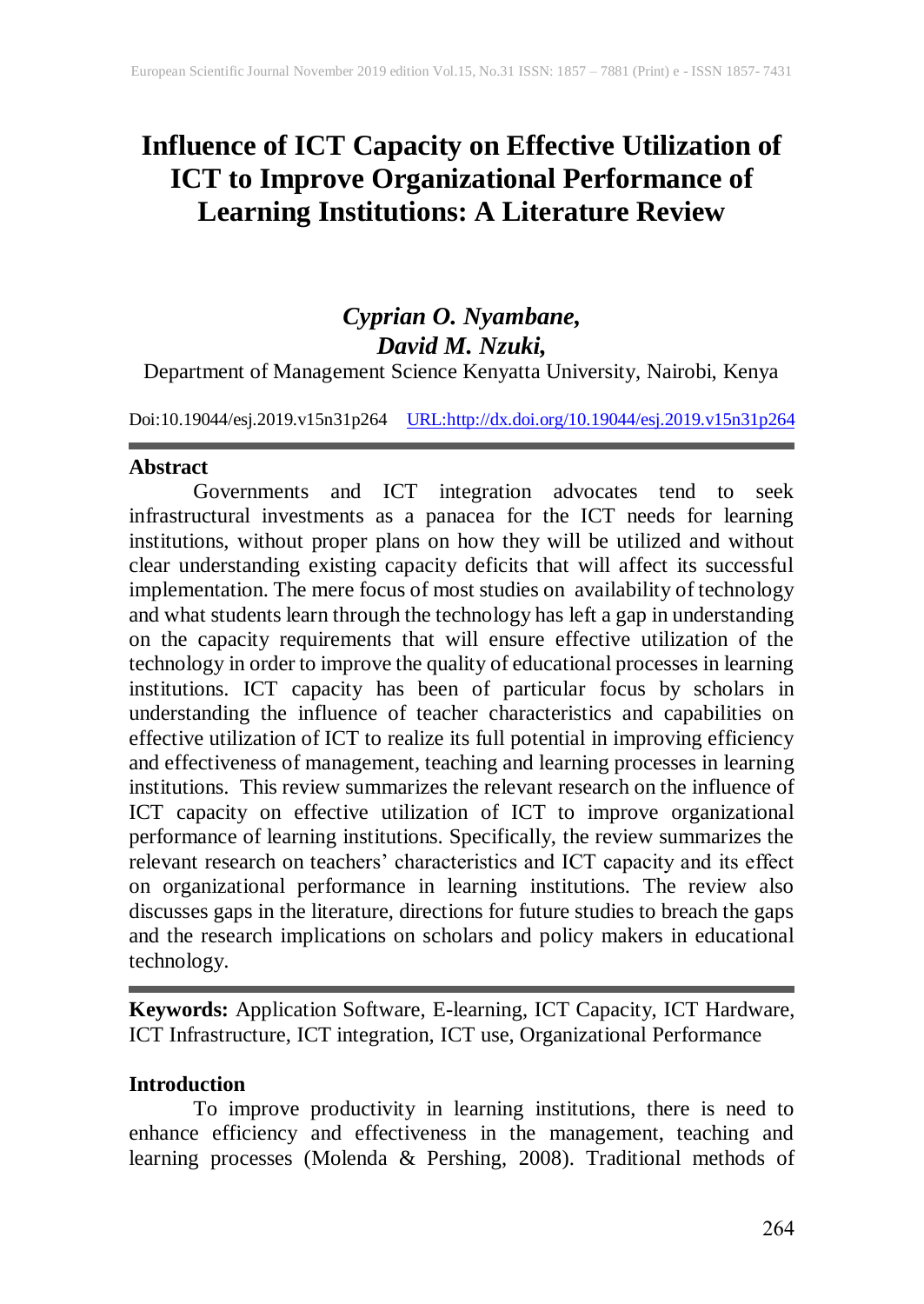teaching, learning and managing of schools are no longer effective in today's digital world and therefore governments and education stakeholders have been under pressure to invest more in technology in order to improve organizational performance in learning institutions where most of the operations and educational processes in the institutions are still manual and outdated. Instructional methods in the classrooms have also remained teacher-centered whereby the teacher asserts control over the material that students study and the ways in which they study it, therefore, offering students with fewer roles in the learning process. According to Livingstone (2012), twenty-first century teaching and learning skills call for a more efficient and effective teaching and learning process where the students take an active role in the learning process while the teachers act as facilitators.

The expansion of technology to educational institutions has come up with the main intention of enhancing the overall effectiveness of a school and the levels of academic performance (Al-Qahtani & Higgins, 2012). Introduction of ICT in delivery of educational processes and systems is expected to modernize the operations, teaching and learning processes in schools as step towards reducing physical, geographical and social barriers to education. ICT has the potential of improving the efficiency of the educational process through reduced time and cost required for such processes. Khan, Hasan & Clement (2012) asserts that adoption of ICT in schools has the potential to promote better access to information, student critical thinking and communication skills, sharing of educational resources, increased student motivation, improved teaching and learning process, increased efficiency and improved quality of services.

Consequently, education systems have been investing in ICT in the belief that, sooner or later, the technology would be adopted and benefit schools (OECD, 2009). Although most countries have been allocating huge budgets for making ICT infrastructure available in schools, it is argued that that availability of adequate ICT infrastructure, while necessary, is not in itself a sufficient requirement for successful implementation of ICT integration in learning institutions (Afshari, Bakar, Luan, Samah, & Fooi, 2014). Omariba, Ondigi & Ayot (2016) in a study to examine challenges facing teachers in integrating educational technology into Kiswahili teaching in selected secondary schools in Kisii County, Kenya, concluded that although teachers appreciated the role played by the use of instructional technologies in teaching and learning process, they hardly used most of these instructional technologies that were available in their schools. The research suggests that it is not appropriate to simply assume that availability of ICT will necessarily improve efficiency and effectiveness in school processes.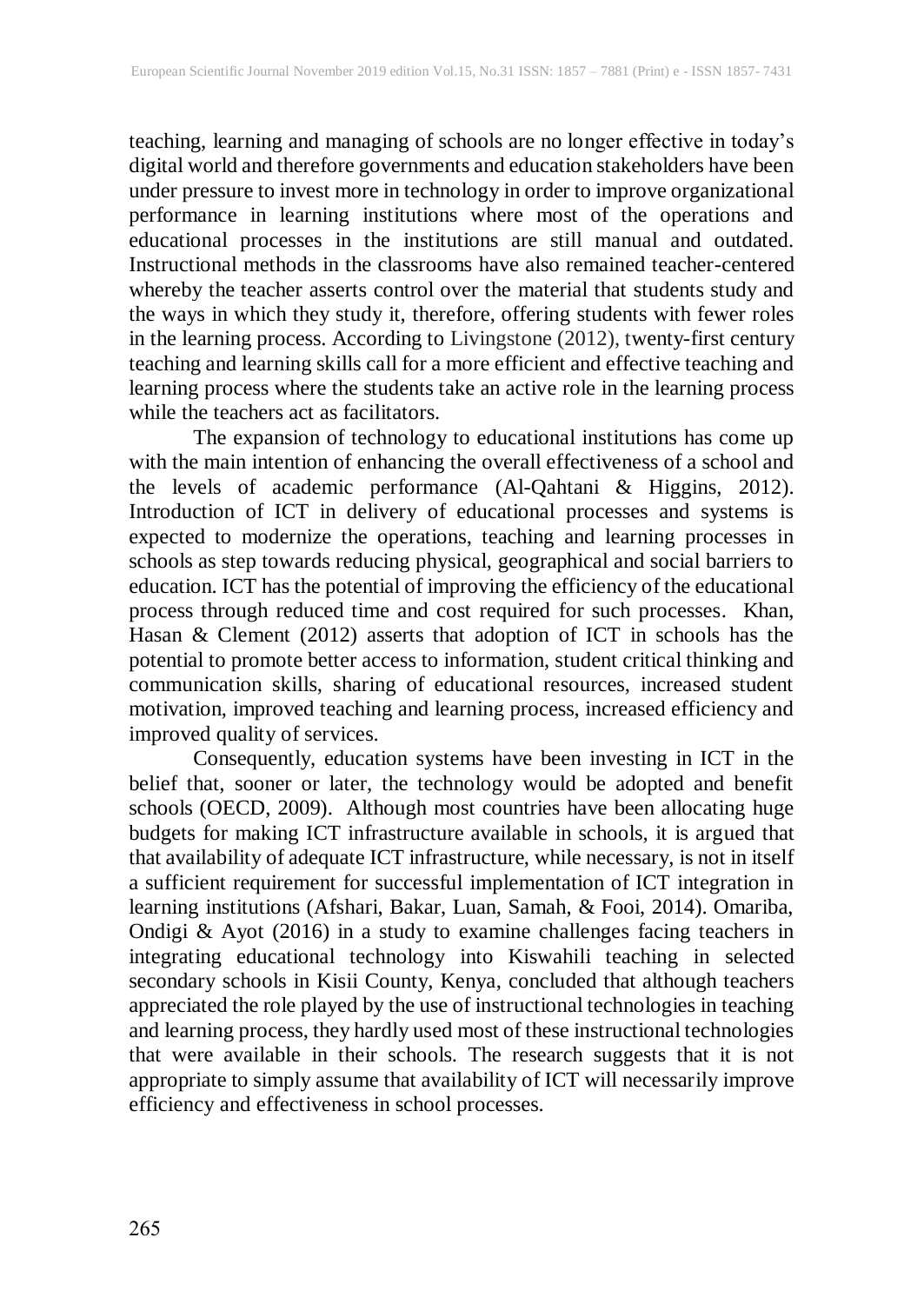The literature shows that there is a gap between current use of ICT in learning institutions and its potential (Manduku, Kosgey & Sang, 2012; Tarus, Gichoya & Muumbo, 2015; Omariba, Ondigi & Ayot, 2016; Wambiri & Ndani, 2017). This signals ICT capacity's central role in ensuring effective utilization of ICT in educational processes in order to improve organizational performance of learning institutions. Successful integration of ICT into the educational system is a complex, multifaceted process that involves not just technology but also institutional capacity for change and ICT user capabilities.

#### **ICT Capacity in learning institutions**

According to Neely (2015), capacity can be defined as the combination of people, practices, technology and infrastructure of an organization that, collectively, represents the organization's ability to create value for its stakeholders through a different part of its operations. Newhouse (2013) defines ICT capacity as the ability to use ICT knowledge and skills to perform relevant tasks. The author argues that effective use of ICTs requires the establishment of user capability, necessary ICT infrastructure and an environment that is supportive of ICT use. ICT capacity in the education sector has been conceptualized differently by different scholars.

Balanskat, Blamire & Kefalla (2007) identified ICT capacity factors according to levels namely; teacher-level, school-level and system-level. Law, Pelgrum & Plomp (2008) while reviewing pedagogy and ICT use in schools around the world based on the findings from the SITES 2006 study came up with ICT capacity requirements necessary for successful ICT integration which included leadership, vision & policies, infrastructure, staff development and Support. Ng, Miao & Lee (2009) in a study to review capacity-building for ICT integration in education noted that before the educational benefits of ICT integration can be fully exploited, it requires a systematic approach to establish the right environment. The authors argue that ICT capacity requires establishment of conditions such as providing infrastructure, maintenance of ICT equipment and training of personnel for the integration of ICTs in school management teaching and learning processes.

In a conceptual framework on ICT use and educational performance, Heo & Kang (2010) concluded that ICT use and its effect on educational performance may be influenced by various factors such as the personal attributes of teachers students and other staff, curriculum and teaching practices at the micro level while school environment and its surrounding factors may affect the use of ICT in educational practice at the macro level. According to OECD (2009) ICT capacity includes the hardware, software, connections, digital content, policies ,training, knowledge and skills, support, values and attitudes among many other factors that enable efficient and effective running of schools' educational processes. The instructive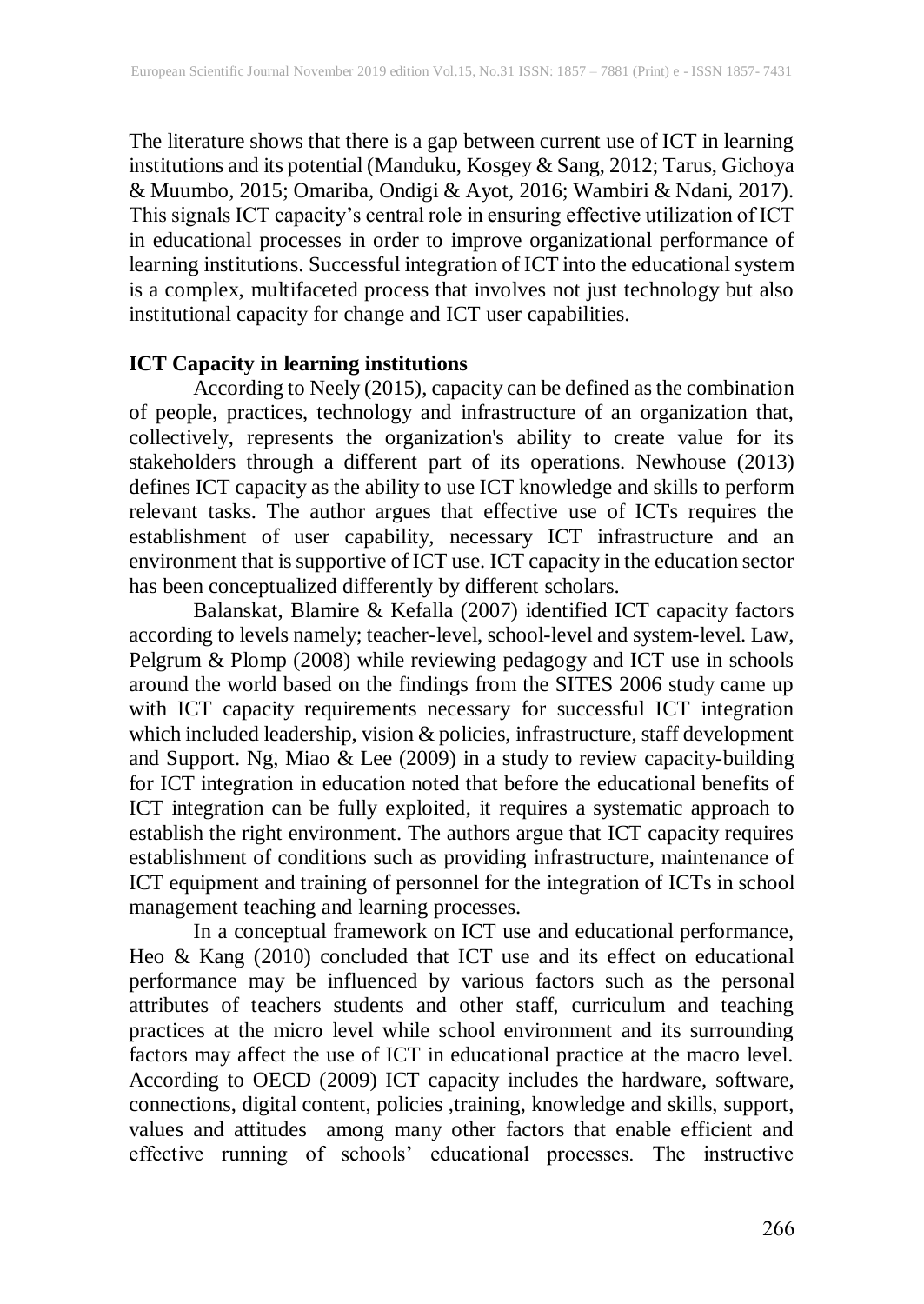advantages from ICTs subsequently rely upon the schools' capacity to change their foundations in a way that ICT utilization can supplement their procedures.

Krug & Arntzen (2010) while investigating ecologies of learning recommended for a more holistic approach to educational technology research that will combine the interconnectedness of personal, instructional and organizational characteristics and their effect on ICT use and institutional performance. Sherry & Gibson (2002) claim that technological, individual and institutional factors should be considered when examining ICT capacity in organizations. Mboroki, Mulwa, Kyalo & Bowa (2012) while examining the relationship between human resource capacity and e-learning adoption in public secondary schools in Kitui District in Kenya established that there a relationship between institutional factors, human resource capacity and readiness to adopt e-learning. This paper reviews studies on the use of ICT by teachers and focuses on ICT capacity at teacher-level and school-level factors that influence ICT use in organizational performance of learning institutions.

## **Teacher level Capacity** *Teacher Characteristics*

Teachers are at the center of implementation of ICT use in learning institutions and therefore, their characteristics and abilities to respond to this change and innovation are essential factors for successful implementation of ICT in teaching and learning processes. With the advent of ICT in education, teachers form their own beliefs about the role of ICT as a teaching tool, the value of ICT for student learning outcomes and their own personal confidence and competency (Prestridge, 2007). Ertmer (2005) noted that teachers have a great responsibility of deciding when and how to use technologies for instruction. He further observes that few teachers integrate ICT into their teaching activities despite the increased availability of ICT hardware, schoolrelated support for ICT integration, and a larger consciousness of teachers about the importance of educational ICT use. Teachers are, therefore, important agents who significantly influence the process of ICT implementation and educational change.

Scholars have theorized demographic factors as having the ability to determine the extent of use or non-use of ICT in organizations. Among the demographic factors that are often cited as having an influence on ICT use include gender, level of education and age (UNDP, 2011). Olatokun (2009) highlighted demographic factors such as level of education, age, and gender as the key individual differences that determine the freedoms , capabilities and performance's that relate to ICT use. Several studies have been conducted that addressed the relationships between selected demographic variables, educational levels and usage of computer however the findings are mixed.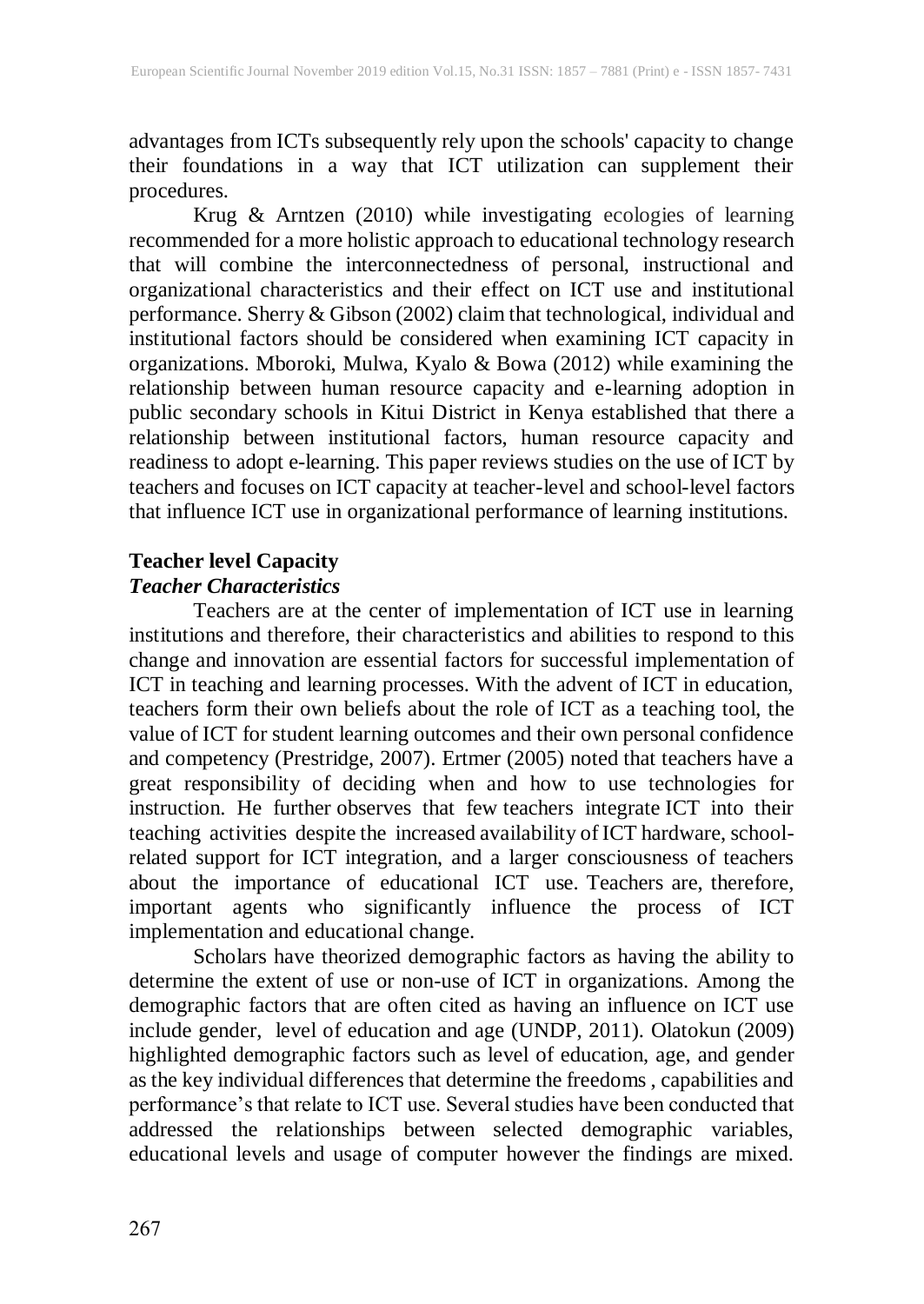Shapka & Ferrari (2003) in their research on computer-related attitudes and actions of teacher candidates noted that males were not only more interested in ICT use than females but had more positive attitudes about computers and consequently outperform females in ICT literacy. In a research conducted by Kay (2006) on addressing gender differences in computer ability, attitudes and use it was found out that male teachers also had relatively higher levels of computer attitude and ability before computer implementation, but there was no difference between males and females regarding computer attitude and ability after the implementation of the technology..

In study that examined the level of ICT readiness and the effects of demographic characteristics and educational background, Alazzam, Bakar, Hamzah & Asimiran (2012) established that there were no significant age and teaching experience effects on teachers' ICT readiness to adopt ICT in Malaysia. Similarly that there was no significant effect of teachers' educational background on teachers' overall readiness to integrate ICT in teaching. The study however confirmed that there were significant effects of teachers' demographic characteristics in terms of gender on teachers' ICT readiness. Mahdi & Al-Dera (2013) in a study to investigate the impact of teachers' age, experience and gender on ICT use in language teaching and learning, utilized a mixed-method approach of investigation to collect data from 46 in-service EFL teachers working at Najran University, Saudi Arabia. The results indicate that there is no significant difference in using ICT between the two groups of teachers according to their age and experience. However, the results indicate that there is a difference between male and female teachers in using ICT in language teaching. Female teachers reported less use of ICT in their instruction than male teachers. The study also established that there was no significant difference between experienced and less experienced teachers in using ICT. The study however did not evaluate the influence of teachers' educational, age and teaching experience on organizational performance.

In another study by Akinjide, Sunday & Adebayo (2015) which investigated the extent to which demographic variables predicted ICT use among science teachers in Federal Unity Schools (FUSs) in Nigeria established that demographic variables such educational qualification, ICT use experience, and teaching experience do predict the use of ICT by science teachers however they negatively correlated with ICT use. Educational qualification was found to be the leading demographic variables predicting ICT usage among the science teachers. Ogembo, Ayot & Ondigi (2015) investigated teachers' willingness to integrate ICT tools in classroom teaching among primary school teachers in Msambweni sub-county Kwale County in Kenya. The study sought to establish if demographic factors such as age, gender, and years of teaching experience and the teachers' area of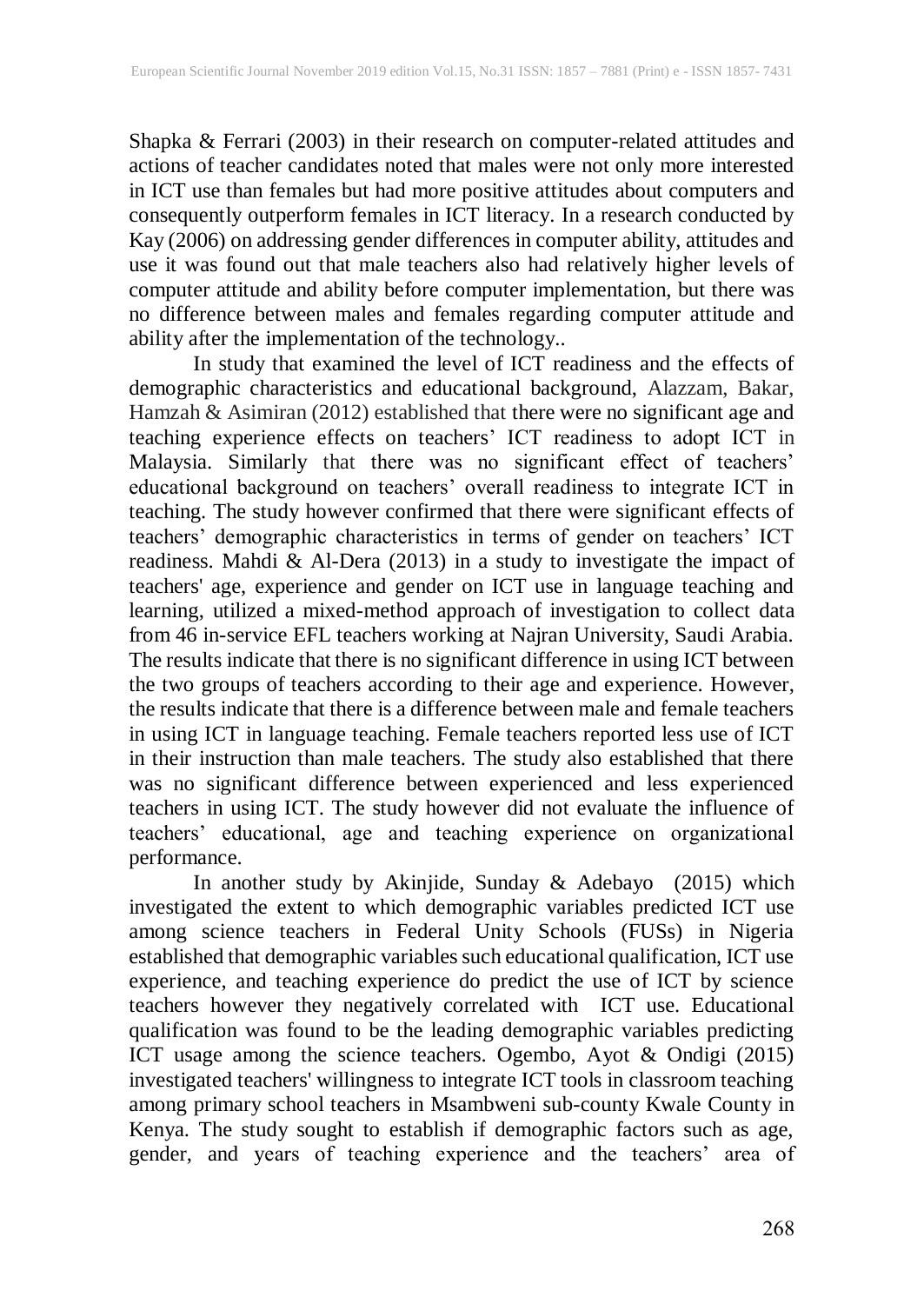specialization influenced teachers' willingness to integrate ICT as well as the extent of the contribution of contextual factors such as teachers' level of education. The findings of the study revealed that while age had a negative relationship with teachers' willingness to integrate ICT, gender, teaching experience and teachers' area of specialization had a positive relationship however the relationship was not significant. Similarly, teacher's level of education was also found to predict their willingness to integrate ICT.

#### *Human Resource ICT Capacity*

According to Khandekar & Sharma (2013), organizations with resilient human resource capabilities are assured of sustainable competitive advantage and thus superior performance. However, most ICT integration projects in learning institutions still have technology coming first rather than human resource capacity. This poses a major challenge whereby those involved in the implementation process lack the required ICT capacity that is necessary for proper utilization the new technologies. For effective utilization of ICT in helping teachers and students to perform more effectively, both teachers' ICT competencies and how they perceive the role of ICT in teaching and learning processes plays a key role. According to Shaheen, Naqvi & Khan (2013), institutions with skilled, talented, innovative, and creative employees achieve return on investment, which makes them assured of improved efficiency and organizational performance. In another study conducted by Jamal & Saif (2011) in knowledge intensive firms in Peshawar of Pakistan, which attempted to explain the relationship between management of human capital and organizational performance, it emerged that management of human capital is a source of competitive advantage.

According to Law, Pelgrum & Plomp (2008), the success of educational innovations depends largely on the skills and knowledge of teachers. Computer competence is defined as being able to handle a wide range of varying computer applications for various purposes (Tondeur, Valcke & Van Braak, 2008). In a qualitative multiple case-study research on primary school competence and confidence level regarding the use of ICT in teaching practice conducted in five European countries, Peralta & Costa (2007) found that technical competence influenced Italian teacher's use of ICT in teaching. However, the teachers cited pedagogical and didactic competences as significant factors if effective and efficient educational interventions are likely to be implemented.

Wambiri & Ndani (2017) investigated the preparedness of lower primary school teachers in implementation of teaching with ICT in Kenya and established that teacher beliefs, attitudes and computer competence had influence on ICT adoption by teachers. The authors concluded that that provision of computers and other ICT infrastructure in schools will not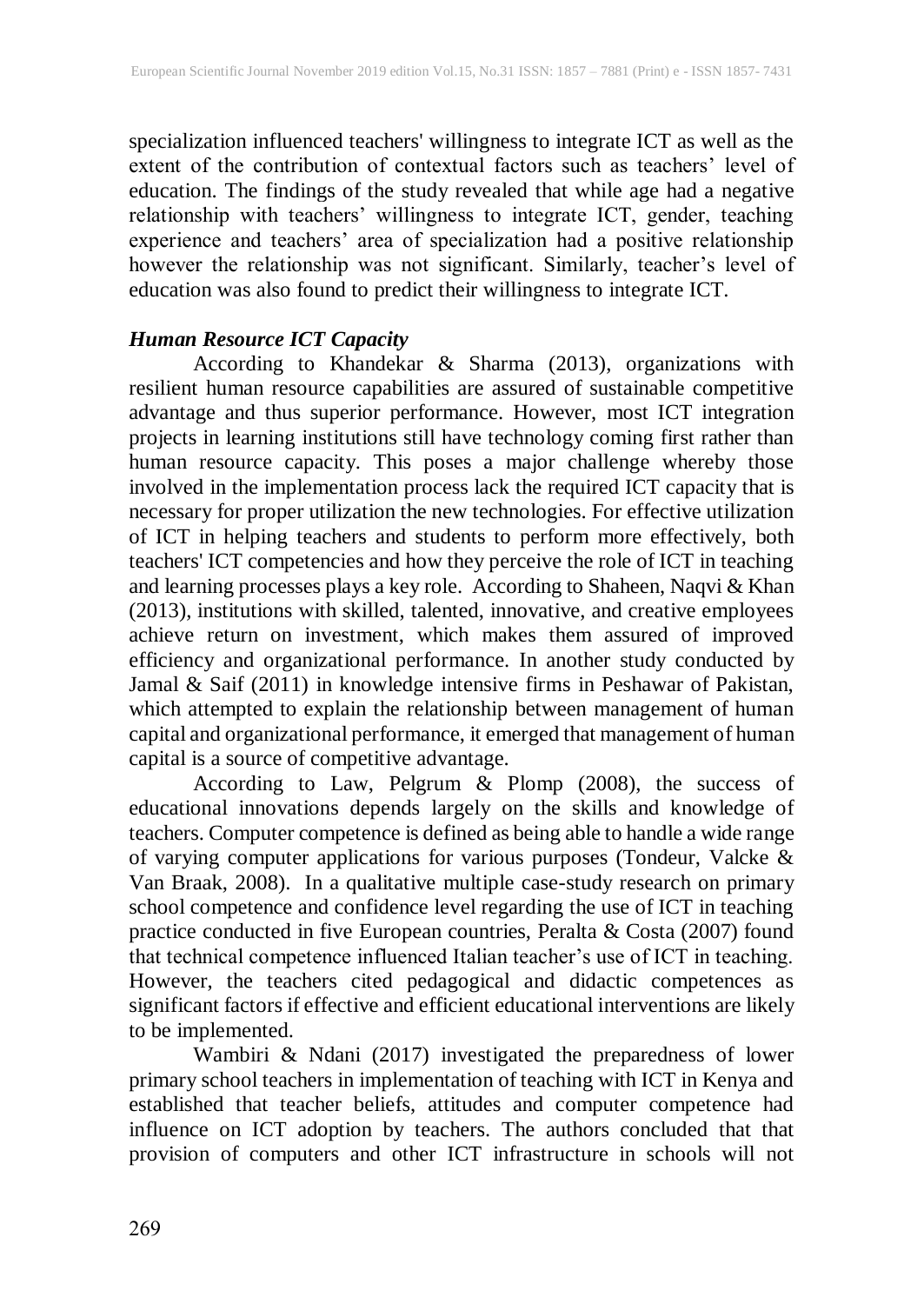necessarily guarantee that teachers will integrate ICT in schools and therefore recommended ICT training for the teachers. In another study, Manduku, Kosgey & Sang (2012) using a survey design investigated adoption and use of ICT in enhancing management of public secondary schools in Kenya. The research findings revealed that school management had not fully realized the full potential of ICT in performing management tasks. The authors recommended for training of all stakeholders in order to ensure that they acquired the necessary skills required for effective utilization of ICT while performing their tasks.

Teacher attitudes and beliefs have also been identified as a capacity determinant that influence the success of ICT integration in educational processes (Hew & Brush, 2007; Keengwe, Onchwari & Wachira, 2008). It is believed that if teachers perceived technology programs as neither fulfilling their needs nor their students' needs, it is likely that they will not integrate the technology into their teaching and learning. Tella, (2007) found that computer use was predicted by intentions to use and that perceived usefulness was also strongly linked to these intentions. If teachers' attitudes are positive toward the use of educational technology then they can easily provide useful insight about the adoption and integration of ICT into teaching and learning processes. Lumumba (2007) established that lack of ICT skills in schools and lack of positive attitude towards ICT were the main causes of unsuccessful implementation of ICT integration projects in public secondary schools in Kenya. In another study by Tezci (2011) on factors that influence pre-service teachers' ICT usage in education, it was revealed that teacher attitudes towards ICT differ based on the teachers' level of knowledge and teaching experience. Effective adoption and integration of ICT into teaching and learning in learning institutions depends also on the availability and accessibility of ICT resources such as hardware, software, etc. It is therefore obvious that if teachers cannot access ICT resources, then they will not use them. In a study by Kiptalam & Rodriguez (2010) on internet use in some secondary schools in Kenya reported that the use of internet as a means of communication and source of information was on the rise while its integration in school the teaching and learning process had also increased. The study also revealed that schools which had invested more on ICT had higher internet access rates. Wong, Bakar, Mohamed & Hamzah (2014) also in another study on ICT Integration in the Classroom in SMART schools in Malaysia with the aim of examining how teachers had integrated ICT in their classrooms established a relationship between access to internet, computers and ICT integration in teaching and learning processes.

Muñoz & Ortega (2014) while investigating the effect of ICT use on student performance in mathematics in Colombian schools represented a valuable contribution to the debate on the effective utilizations of ICT and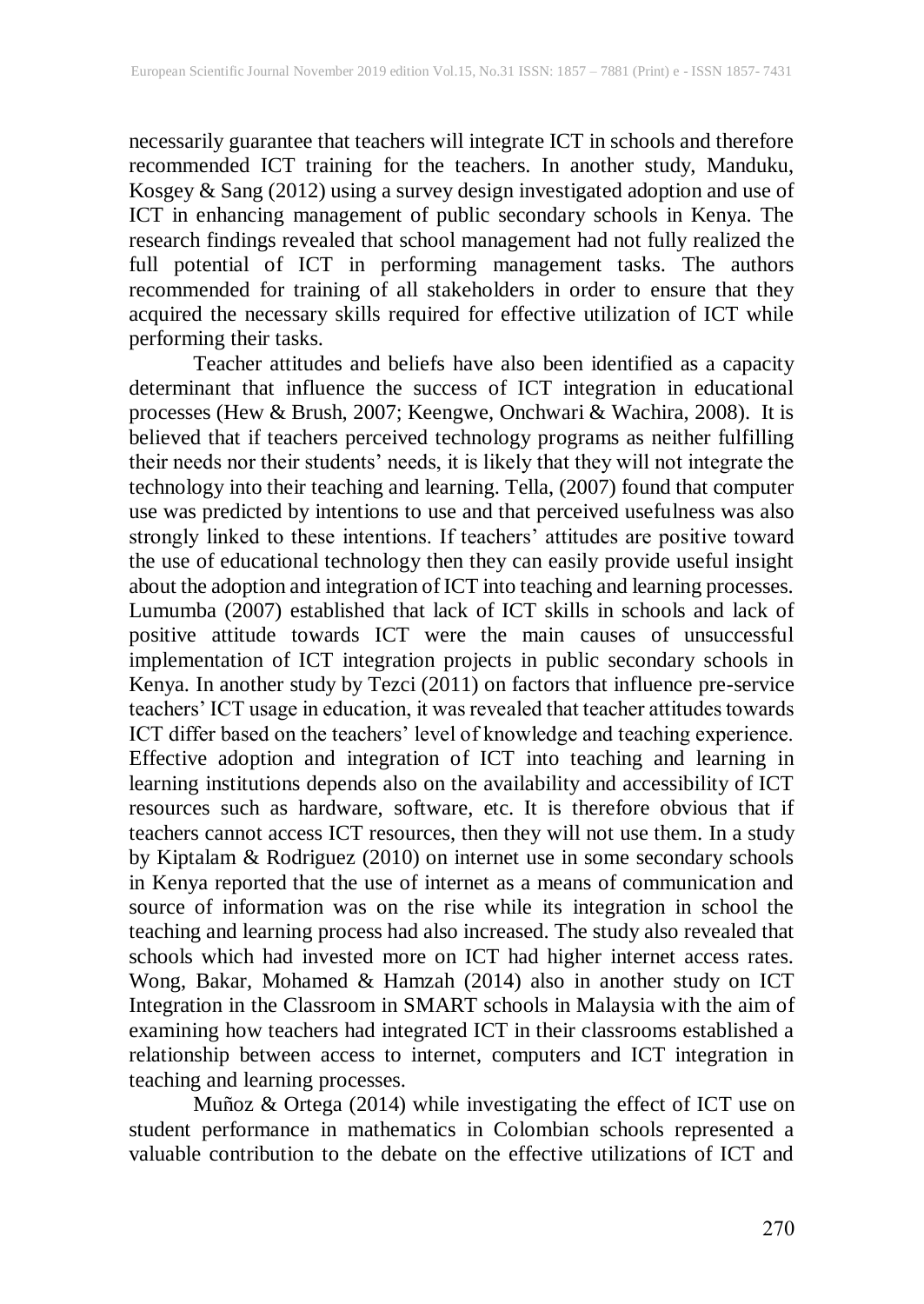educational outcomes. The study revealed that integration of ICT in teaching and learning led to improved academic performance only if teachers received support from experts to help them change their teaching practices. Mutisya  $\&$ Mwania (2017) in a study using mixed method design to determine the extent to which ICT was being in the management of public secondary schools in Kenya established that ICT was used in school management once in a while. The study recommended that the government should introduce compulsory ICT training for all principals and teachers to equip them with necessary ICT skills.

# **School Level Capacity**

# *School ICT Infrastructure Capacity*

Inadequate resources in learning institutions affect the adoption of ICTs in the teaching and learning process. Resources such as computer labs, internet connectivity and relevant educational software are key in ICT adoption and if not sufficient, it makes it difficult for teachers and learners to effectively prepare for their lessons (Korte & Husing, 2007). Effective adoption and integration of ICT into teaching in schools depends mainly on the availability and accessibility of ICT resources such as hardware, software. The challenges related to the accessibility of new technologies for teachers are widespread. Empirica's (2006) European study found that lack of access is the largest barrier and that different challenges to using ICT in teaching were reported by teachers. Similarly, Korte & Hüsing (2007) found that in European schools there are some infrastructure barriers such as broadband access not yet being available. They concluded that one third of European schools still lack broadband Internet access. Ngeera, Kibaara & Gichohi (2018) using mixed methods research design to investigate the influence of ICTs infrastructure on quality of distance teaching and learning in Kenyan universities established that utilization of ICT infrastructure influenced the quality of distance teaching and learning. The study recommended that the learning management systems that are developed should be capable of hosting various features to enhance adequate interactivity between the tutor and a distance learner.

In study on technology integration by preservice teachers in Jordan, Al-Ruz & Khasawneh (2011) established that availability of technology positively influenced technology integration. Melor (2007) using Davis' Technology Acceptance Model (TAM) in a research to examine the factors that affect ICT use and the teachers' perception on their ICT skills in teaching established that majority of the teachers' attitude towards using ICT was positive and majority of them had access to computer at home. Many of teachers however indicated that there was inadequate access to ICT facilities while they were in school and that posed a challenge for them on the integration process. Majority of teachers also indicated that more training and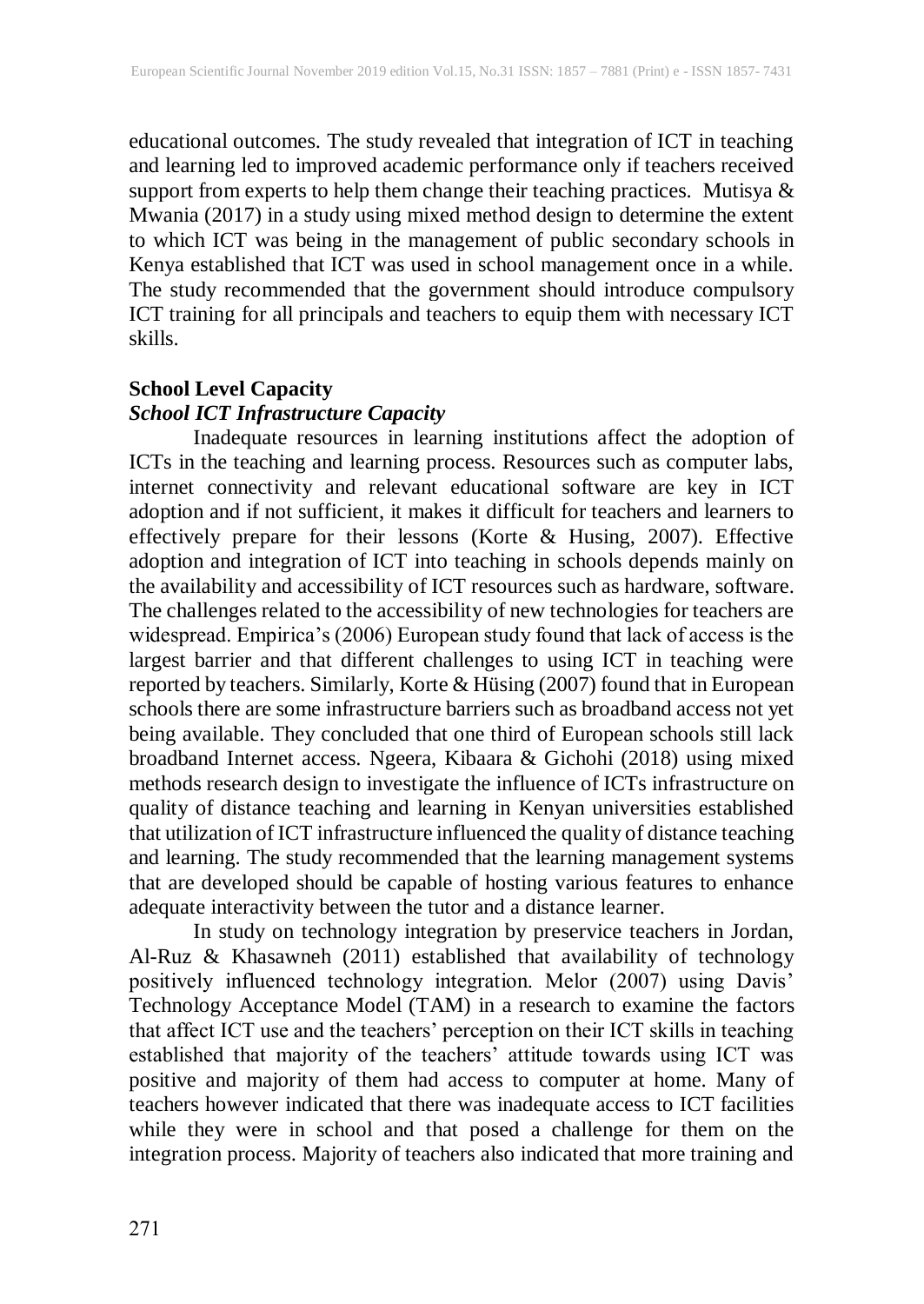ICT support was required. Although the research looked the effect of ICT on the teacher and teaching process, it did not focus on other school processes which indirectly contribute to the running of a school which this study brings on board.

In other study by Wanjala, Khaemba & Mukwa (2011) to examine factors that influence secondary school teachers' efficacy in during in-service training on ICT use the classroom found out that most teachers used trial and error while integrating ICT into the teaching and learning process. The teachers were also found to be faced with various obstacles which included limited access to ICT facilities and support from the school leadership, inappropriate ICT knowledge and skills, negative attitudes towards using ICT. The researchers concluded with several suggestions that included in-service training on ICT integration, redesigning the school curriculum and increasing funding for ICT implementation. The study however did not give any indication on the level of adoption and if there is any effect on school performance as a result of ICT adoption hence a gap yet to be addressed.

Arinze & Okonkwo (2012) in a study on the use ICT in secondary schools using descriptive survey examined availability of ICT facilities, skills, competence of students and the effect of ICT use on student performance in social sciences. The research established that ICT facilities in schools was still inadequate while students' competence on using ICT for learning was still low. ICT use was found to have an influence students' interest in learning and their performance in social studies. The researchers concluded by recommending for equipment of schools with necessary ICT facilities for improvement on student performance not only in social sciences but other subjects. Although the research did bring out the role of ICT on student performance, other researchers argue that the direct effect of ICT on academic performance is insignificant. This study bridged the gap by evaluating the effect of ICT on school improvement which reflects organizational performance of a school.

Kamau (2014) in a study to evaluate technology adoption by mathematics teachers in secondary schools in Kenya, established that training on technology had a significant influence on technology adoption by mathematics teachers, compared to ICT facilities and teacher characteristics. The study also revealed that availability of ICT infrastructure for students, location of the school, teacher characteristics and time did not have any significant influence on technology adoption by teachers teaching mathematics. Similarly a study on computers and students learning using data from PISA, Fuchs & Woessman (2014) examined whether the availability and use of ICT influenced students' academic performance. The research established that access to computers had a negative correlation with student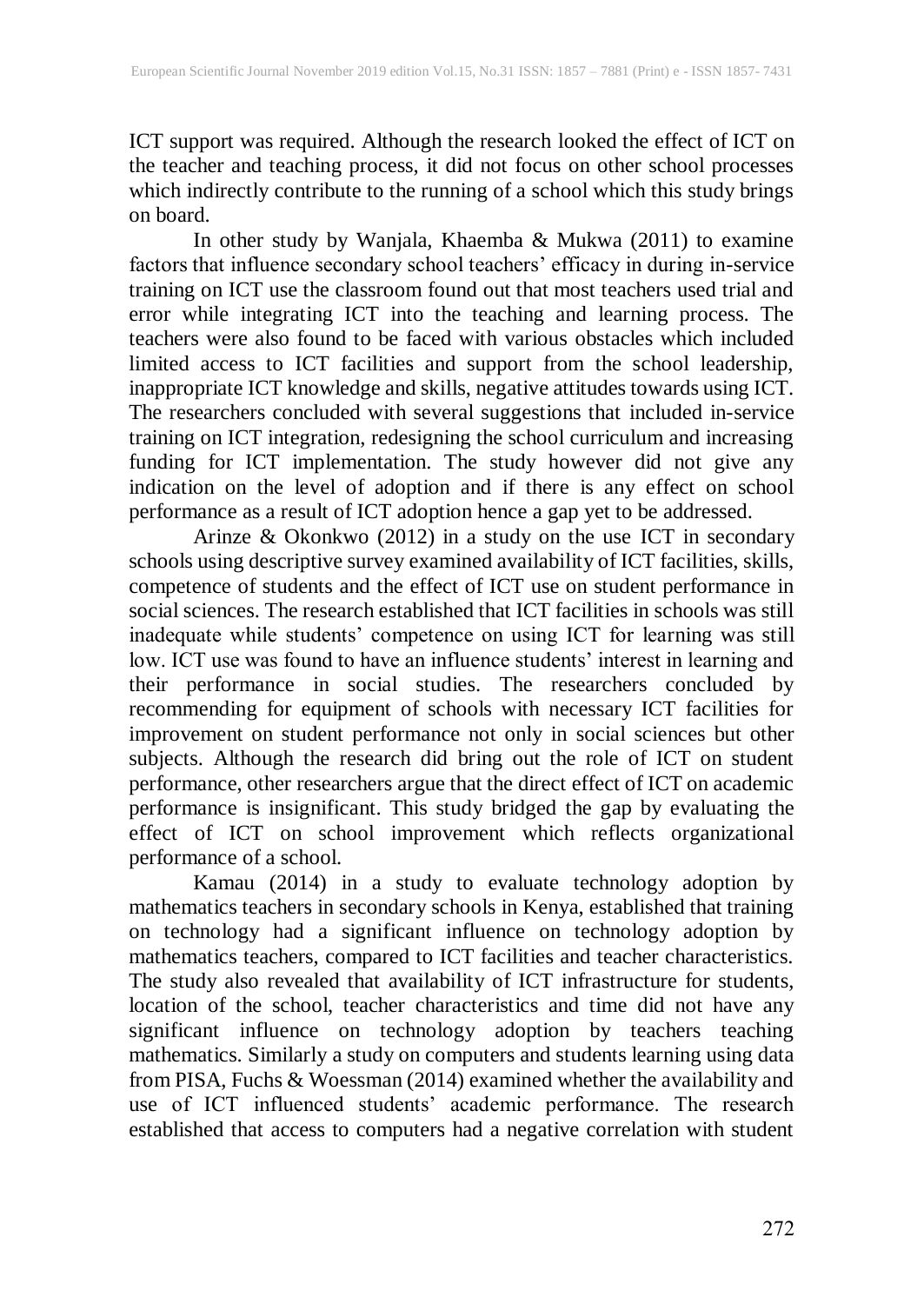performance while access and use of ICT facilities in school had no influence on student performance.

Without both good technical support in the classroom and whole‐ school resources, teachers cannot be expected to overcome the obstacles preventing them from using ICT. Korte & Hüsing (2007) argued that ICT support or maintenance contracts in schools help teachers to use ICT in teaching without losing time fixing software and hardware problems. In Saudi Arabia, science teachers would agree to introduce computers into teaching, except that they believe they will encounter problems such as technical service or hardware problems (Almohaissin, 2006). Yilmaz, (2011) in assessing the technology integration processes in the Turkish education system reported that in providing schools with hardware and internet connections, it is also crucial to provide the schools with technical support with regard to repair and maintenance for the continues use of ICT in schools.

In a study by Kiptalam & Rodriguez (2010) on internet use in some secondary schools in Kenya reported that the use of internet as a means of communication and source of information was on the rise while its integration in school the teaching and learning process had also increased. The study also revealed that schools which had invested more on ICT had higher internet access rates while some gender disparity was noted where male teachers were more proficient in ICT use as compared to their female counterparts. The research however did not address the influence of internet connectivity on organizational performance of the schools, an aspect that this study tried to examine.

Makhanu & Kamper (2012) in a study to examine the ICT literacy level among secondary school principals in western province in Kenya using a survey method sampled 188 secondary school principals and the study established that the level of ICT knowledge among school principals had a positive and significant influence on school performance. The study also revealed that although almost half of the respondents had fair accessto internet facilities majority of them did not have required ICT knowledge and skills for integrating ICT in their leadership roles. The study recommended that education stakeholders to give priority to electricity supply, ICT infrastructure and involvement of school principals in matters to do with teachers' professional development and training. This study however, did not take into account the other ICT users within the school organization such as teachers, students and non-teaching staff. From the literature, many of the studies that examined the role of ICT infrastructure in learning institutions concentrated on its role on ICT adoption in the institutions with little focus on its effect on organizational performance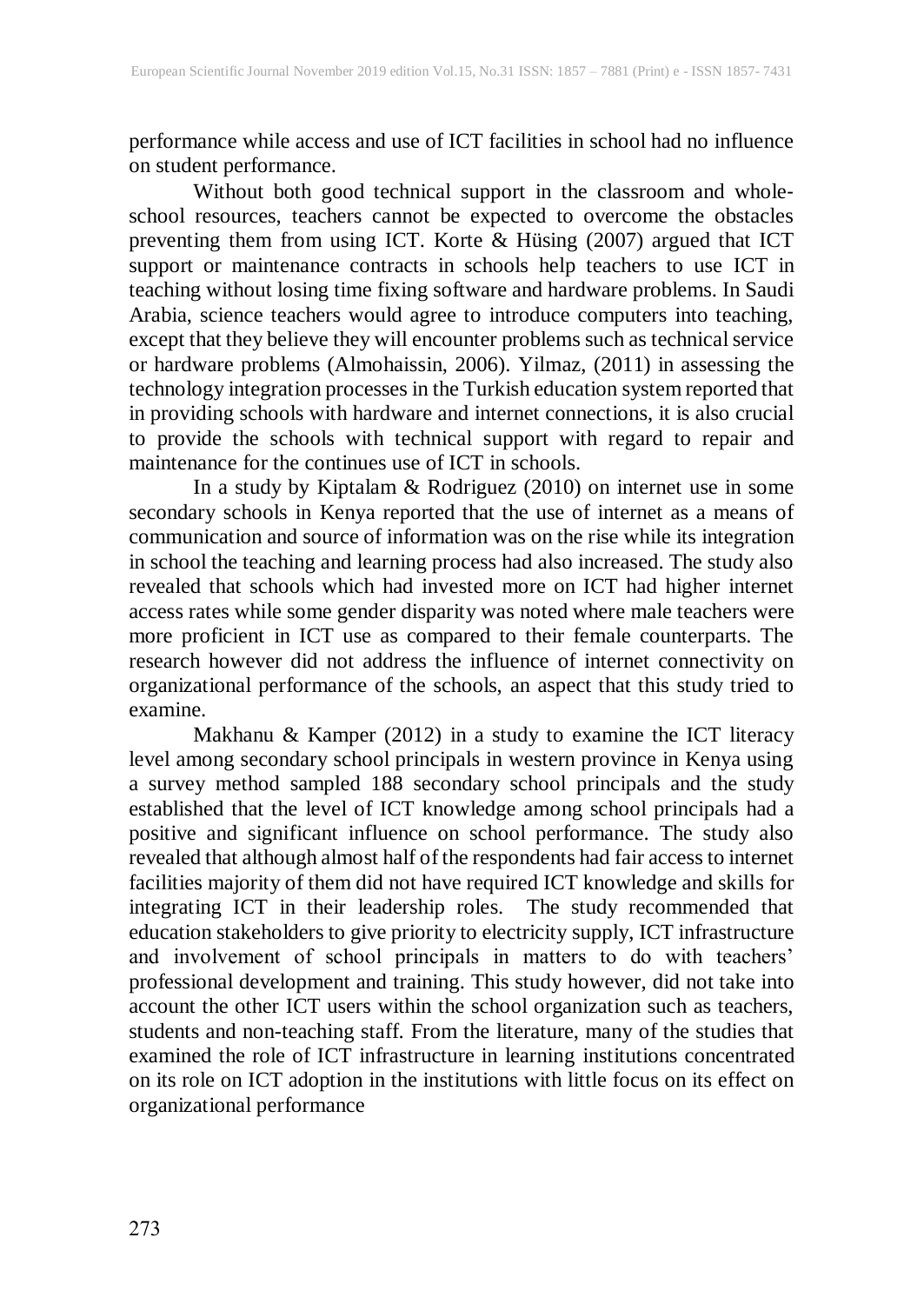#### *Institutional ICT Environment*

Successful ICT integration is related to actions taken at the institution level, such as the development of an ICT plan, ICT support, and ICT training (Tondeur & van Keer, 2008). The role of school leaders in building the capacity of the people to support and facilitate ICT integration in school processes is therefore very important. Vanderlinde & van Braak (2010) while examining the e-capacity of primary schools noted the need to empirically explore such relationships between school level conditions and the teachers' actual use of ICT in the classrooms.

As ICT continues to drive changes in present and future society, school policies need to define upfront their organizational vision and actions in view of planned change (Senge 2000). A number of studies (e.g. Barron et al. 2003; Tearle 2003) present evidence that an increase in classroom use of ICT can be linked to a favourable policy environment. School-level policy produces the desirability to build a coherent and sup-portive community of practice associated with effective, regular, and consistent ICT use (Hennessy, Ruthven & Brindley, 2005). Tondeur, Van Keer, Van Braak & Valcke (2008) examined ICT integration in the classroom. Using a sample of 53 primary school principals and 574 teachers from 53 primary schools. The study established that school-related policies, such as an ICT plan and mission statements correlated significantly with ICT use in the classroom. The outcome points out the need for schools to have in place proper policies and plans on ICT implementation for successful integration of ICT in schools. According to the researchers, such policies must echo the ideas and views of all stakeholders. Policymakers need to realize that teachers should not be excluded from school policy planning when considering future educational ICT use and therefore should be involved and be familiar with school-level policies.

According to Kirkland & Sutch (2009), school leadership is key in making sure that through ICT use, the teachers are innovative in their teaching practice. Kidombo, Gakuo & Kindachu (2010) in a research to find out whether the secondary school teachers in Kenya were using ICT effectively to deliver curriculum content concluded that integration of ICT in curriculum delivery in secondary schools depended on schools' leadership, professional training of the teachers in ICT, school manager's level of ICT skills competence and presence of school ICT policy. Hsiao & Chang (2011) argue that the style of leadership in any organization plays a crucial role in any innovational change such as integrating ICT in work practices by creating conditions that are favorable for effective utilization of technology.

Omwenga, Nyabero & Okioma (2015) investigated the principal's ICT competency as a characteristic that affected the teachers ICT integration in teaching science and established that there was a significant linear relationship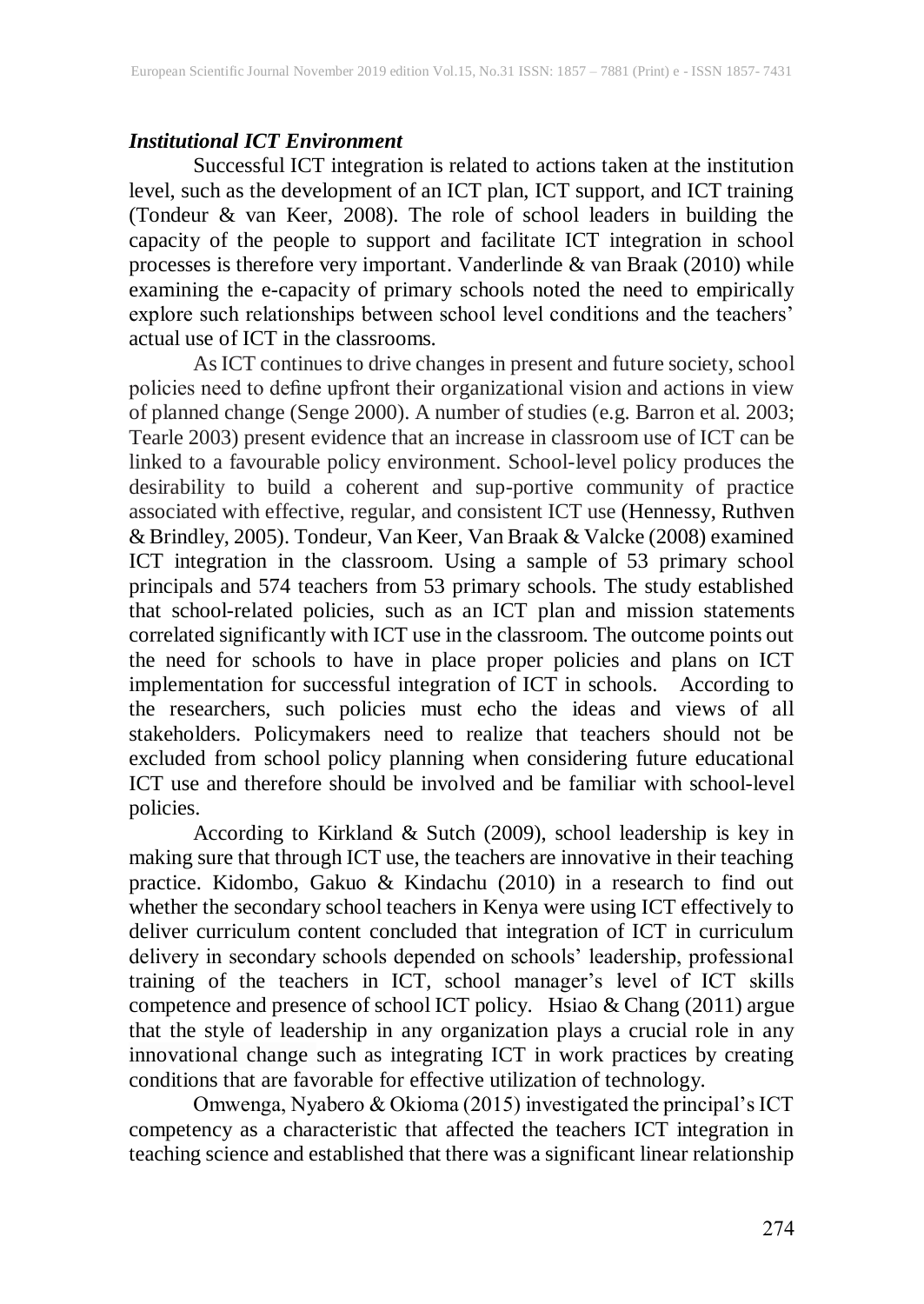between the principal's competency in ICT and the teachers' ICT integration in the teaching of science. Tondeur, Krug, Bill, Smulders & Zhu (2015) in a study using Four-in-Balance (FIB) model to examine specific processes of technology integration within four secondary schools in Kenya, identified vision building, leadership, collaboration, expertise to use technology and access to adequate resources as ICT capacity requirements for successful technology integration in schools.

Tondeur, Krug, Bill, Smulders & Zhu (2015) in another study to examine the use of technology in four secondary schools in Kenya established that the objective of incorporating ICT across curriculum had been emulated in the actual use of ICT in schools however those involved in the ICT implementation lacked the capacity to develop school ICT policy plans and deciding the type of ICT infrastructure was best for their schools. The study concluded that while getting schools equipped with the appropriate infrastructure was a crucial step for ICT integration, other contextual conditions at the school need to be considered. In another study by Mwawasi (2014) which aimed at investigating how school leadership influenced capacity building for effective integration of ICT in pubic secondary schools in Kenya, established that through school principals there was increased access to ICT facilities and better support for teacher training on various ways of adopting ICT in the classroom. The school leadership had also put emphasis on the use of technology and came up with policies to promote ICT adoption in school processes.

## **Influence of ICT Capacity on Organizational Performance of Learning Institutions**

Organizational performance is conceptualized and measured differently by different authors. According to Alam, Raza & Akram (2011) organizational performance is a construct that is multidimensional in nature. It includes elements of financial and market performance (such as profitability and market position), human resource performance (such as employee satisfaction), organizational efficiency and effectiveness and customerfocused performance (such as customer satisfaction or perceptions on products or services

Measuring organizational performance in terms of financial indicators alone has however come under increasing criticism because the information contained in them is not comprehensive to conclusively establish organizational performance. Mahdani, Mohammed, Ali & Ismael (2012) argue that measuring organizational performance in terms of non-financial measures such achievement of organizational goals and objectives is preferred since such measures are not affected by biasness. Kaplan & Norton (2005) tried to address these inadequacies of traditional financing measurement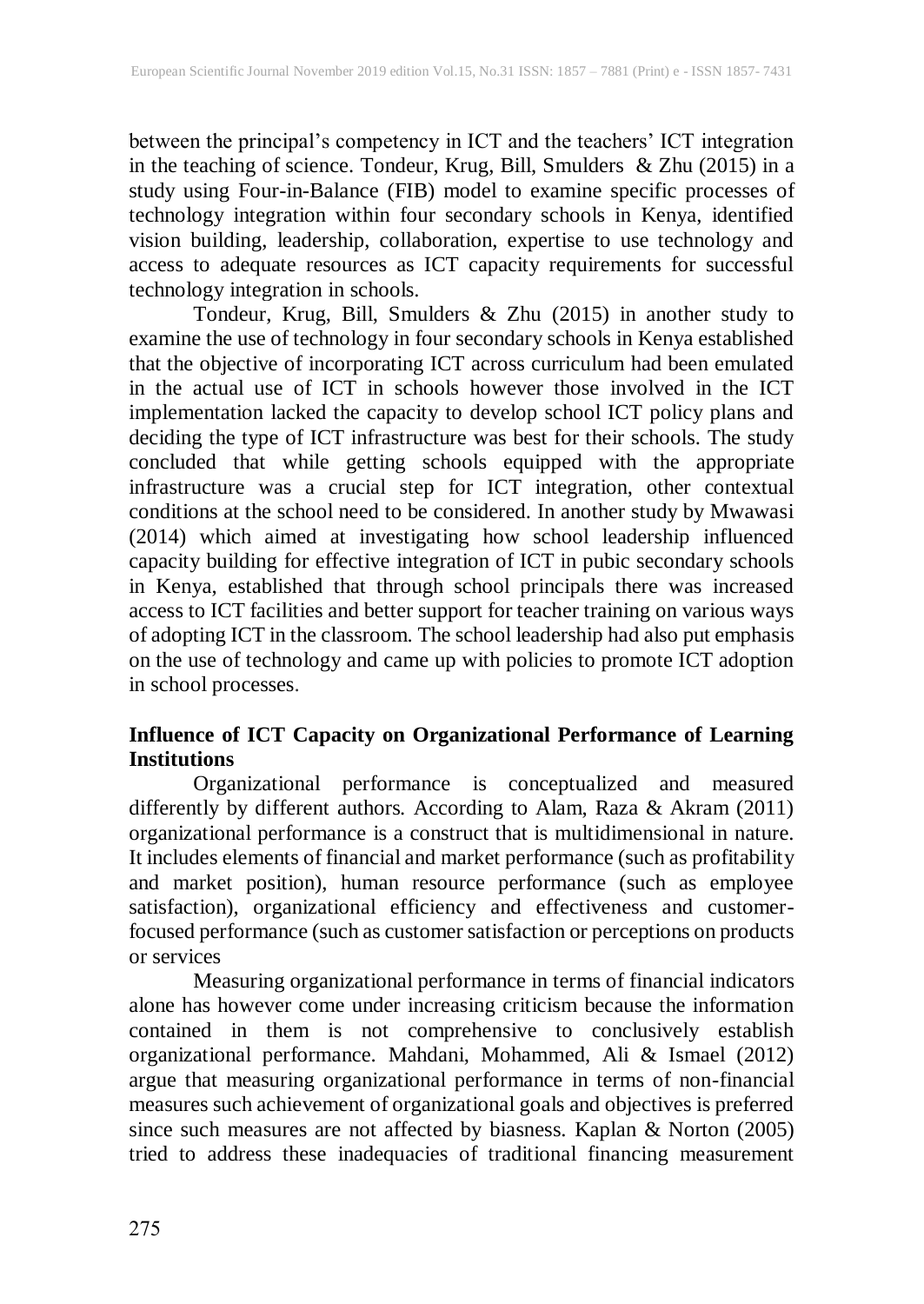system by introducing the non-financial measures of performance in the balanced scorecard (BSC) approach. Among the performance frameworks, Kaplan & Norton's (1996) balanced scorecard model is the most popular. The model categorizes and incorporates four key aspects in organizational performance measurement which include financial, customer, internal processes and innovation.

Alam, Raza & Akram (2011) on the other hand argues that in order to evaluate the organizational performance, one has to consider the nature of an organization and the reasons for which performance is being evaluated to appropriately select the dimension or element to apply in order to determine the performance of that organization. For a learning institution to be able to determine its overall performance consequently requires processes and collective measures that allow all stakeholders to determine the extent to which the institution met its expectations. According to OECD (2009), school organizational performance can be defined in different ways. From the learners' point of view, performance would mean students' outcomes. From teachers' perspective, performance would mean effective teaching practice and teachers' role in learners' outcome. For school managers, performance would relate to student discipline entrance rates and reputation ratings from stakeholders.

According Maslowski (2011) organizational performance in a school is indicated by the efficiency and effectiveness of the school management, teaching and learning process where effectiveness would mean the success of the school's objectives, while efficiency means the achievement of such objectives in a timely and costly manner. Rudd (2001) argues that measuring the effect of ICT on the overall performance of a school requires extensive consideration of all major factors that can effect performance of teachers, students and the school as a whole.

#### *Effect on Student Outcome*

One of the benefits of use of ICT in teaching and learning is that it is expected to enhance the educational outcomes of students and therefore a number of previous studies have tried to examine whether the use of ICT in learning institutions actually resulted in improved student outcomes. Aristizabal, Caicedo & Escandón (2009) in a research to examine factors that influence performance using 2006 and 2009 PISA assessments in Colombia established that ICTs use both at home and in school positively influenced student outcome, with the former having more impact. However on the contrary, Spiezia (2010) while investigating the effect of ICTs on educational outcomes using the 2006 PISA data for all participating countries established that ICT use had a significant effect on student performance and the effect was greater in the case of ICT use at home, as opposed to ICT use at school in most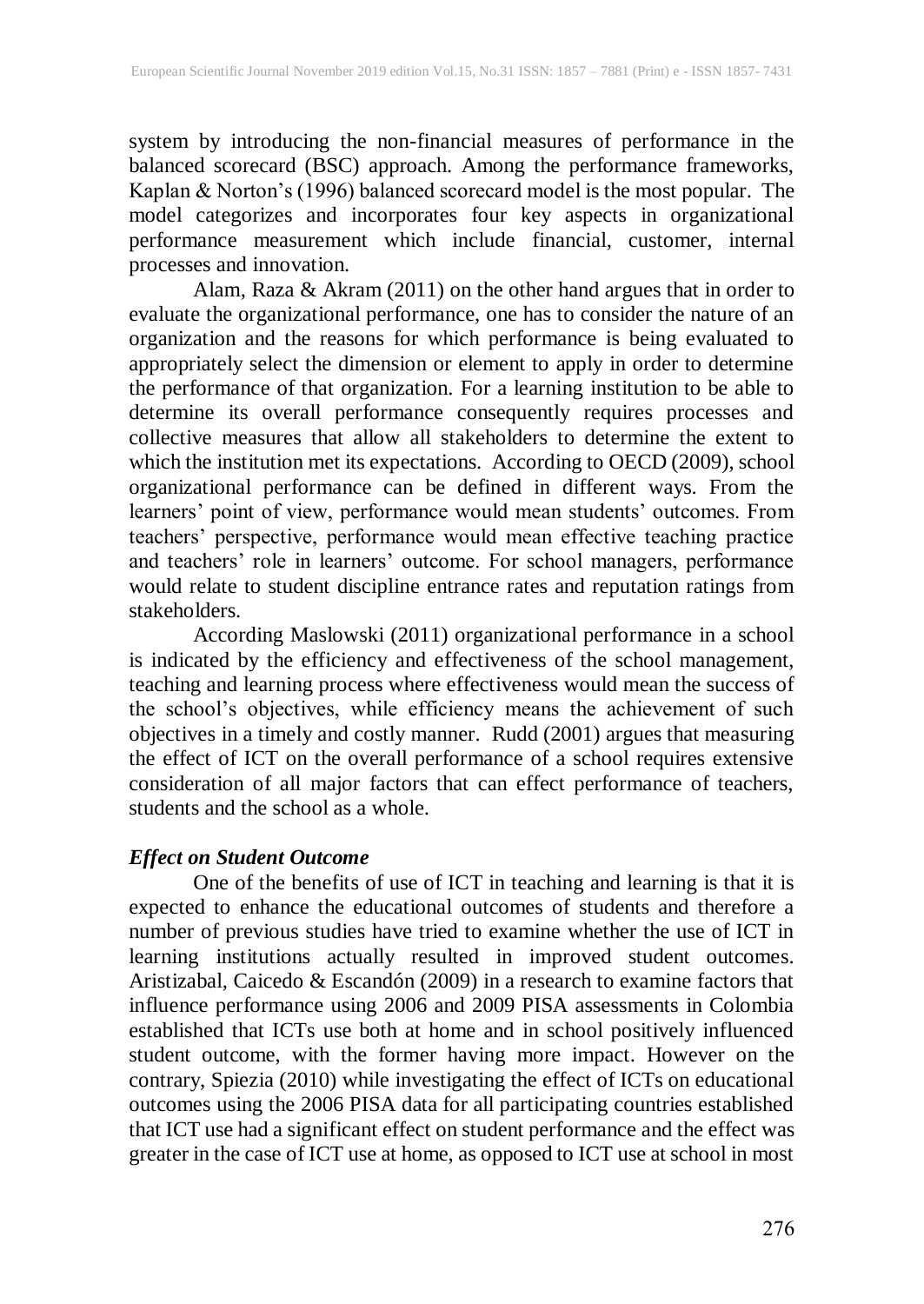countries. The research findings thus put into question policies aimed at integrating ICT in schools. Fu (2013) while reviewing ICT in education noted that ICT use in classrooms not only enable students to access digital information efficiently but also improves their knowledge and skills which indirectly contribute to their academic outcome.

Basri, Alandejani & Almadani (2018) investigated the adoption of ICT by the universities and the impact it makes on the university students' academic performance. The authors established that there was a relationship between ICT adoption and academic performance in a conservative environment. Similarly, Ferraro (2018) in a study to establish whether ICT was satisfying educational needs in schools assessed the effect of ICT integration on mathematics based on the test scores of Italian students as measured by the PISA 2012 data. Using a new nonparametric methodology known as Bayesian Additive Regression Trees (BART) and while controlling for socioeconomic, demographic and school factors, the study revealed that the use of ICT at school had a positive and strong impact on mathematic test scores. Okorieocha (2016) while investigating the effect of ICT on students' achievement and interest in basic electricity in technical colleges in Rivers State established that ICT has significant effect on students' achievement and interest in basic electricity.

The research findings cited above show that ICT use had some form of positive effect on student outcome. However, there are other studies that reported contradictory results. For example, Goolsbee & Guryan (2006) while investigating the effects of a subsidy programme for internet use in schools in the state of California, in the United States established that although the programme had succeeded in expanding internet access in the classroom, there was no evidence that the expansion had any influence on student performance. In another research by Wittwer & Senkbeil (2008) using PISA survey data in Germany to examine the influence of students' computer use for games on their performance established that there was no relationship between ICT use and the students' performance. Cristia, Ibarrarán, Cueto, Santiago & Severín (2012) studied the impact of the "One Laptop per Child" programme in primary schools in the Peruvian countryside and found no evidence of effects on enrolment, dropout or repeat rates. Neither did they find effects on cognitive outcomes in language.

Sprietsma (2012) also in a study to assess the effect computers as pedagogical tools on students' academic performance in Brazil established that the use of computers as instructional tools had a negative effect on academic achievement. The researcher however noted that the negative outcome could be clarified by examining how the students used technology where it could be more of an entertainment rather than a learning tool. Similarly Witte & Rogge (2014) in a study to evaluate the effect of ICT use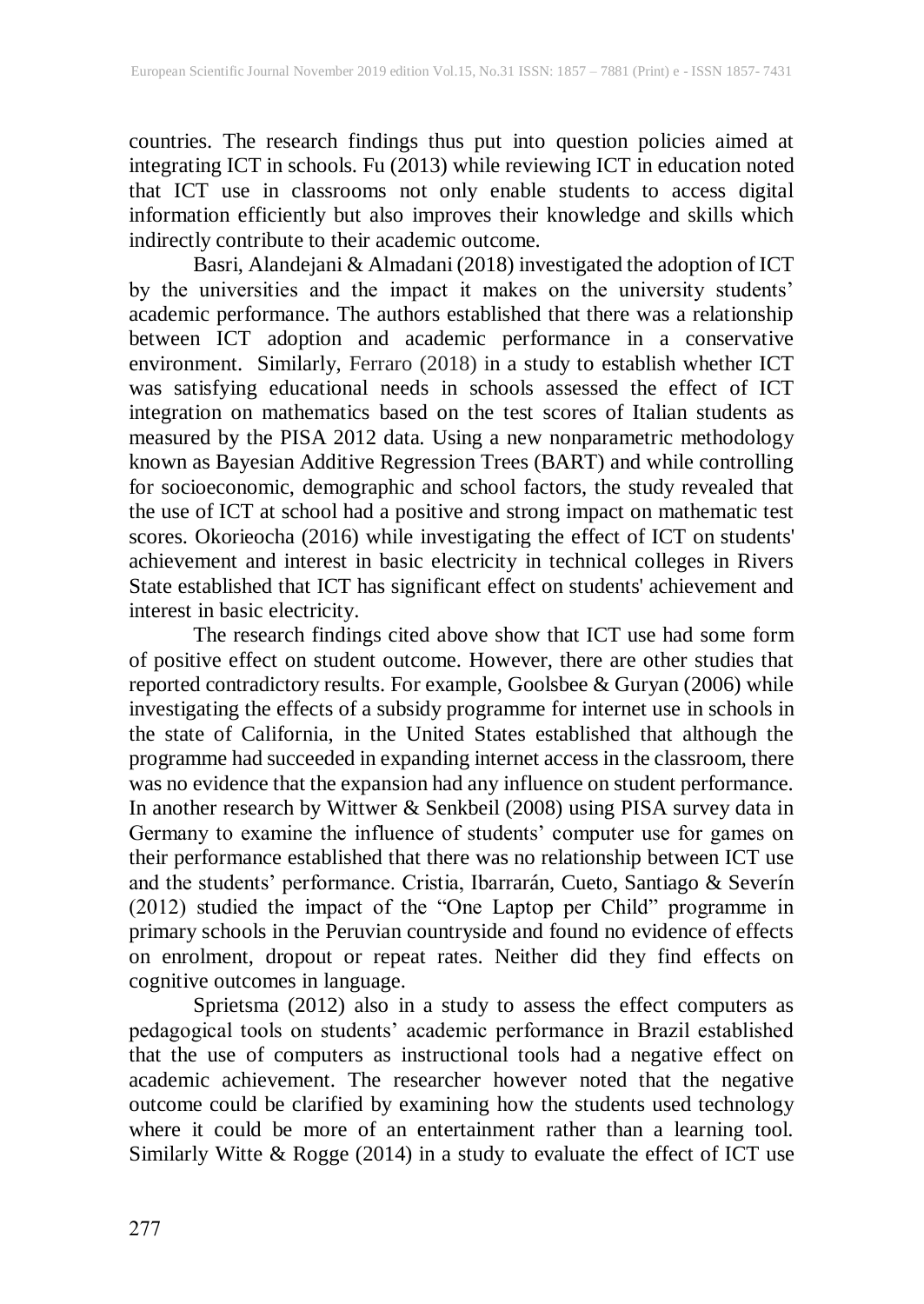on students' academic performance in Holland, found no statistically significant difference between the performance of students who had access to technology and made use of it and those who did not. Karamti (2016) while evaluating the influence of ICT on academic outcome using data from 377 college students and teachers in Tunisia established that there was a negative effect of ICT use on academic performance.

#### *Effect on teaching and learning process*

ICT provides the help and complementary support for both teachers and students where it involves effective learning with the help of the ICT to serve the purpose of learning aids(Jorge et al, 2003). The outcomes in teaching and learning are predominantly measured by the pupils' achievements in one or more subjects or by changes in the pupils' test scores (Shieh, 2012; Pilli & Aksu, 2013). The influence of ICT capacity on the effectiveness in teaching and learning has attracted the attention of ICT crusaders and scholars. Several studies have examined the impact of ICT in in teaching and learning. One hand, some researchers have reported a positive impact of ICT on teaching effectiveness and pupil learning. They argue that ICT use in teaching and learning process not only enhances the educational outcomes but also provides flexibility and autonomy for pupils in their learning with better learning attitudes and experiences (Witte & Rogge, 2014).

While ICT can be motivating and engage pupils in learning more effectively, sustained impact depends on the ability of the teacher to integrate or embed ICT into the learning experience of pupils in such a way that the potential of the technology is fully realized (Becta, 2007). Teachers have to be confident in their own ICT capacity to be able to understand the potential benefits of using ICT in a planned and pedagogically sound way. Hussain & Suleman (2017) investigated the effects of ICT on the students' academic achievement and retention in chemistry at secondary level. 50 students of 9th grade were selected randomly from two public schools. The findings not only revealed that ICT positively affected students' academic achievement but also found more compelling, effective and valuable in teaching of chemistry when contrasted with conventional techniques of teaching.

Garcia & Pacheco (2013) also in a study on constructivist computational platform to support mathematics education in elementary school which aimed at analyzing how computational tool affects student motivation, collaboration and discussion established that he integration of computational tools into conventional method courses provides elements to improve student motivation, collaboration and discussion based on their own exploratory experiences. Seo & Bryant (2009) in a study to conduct a metastudy of computer-assisted instruction (CAI) studies in mathematics for students with learning disabilities (LD) focused on examining the effects of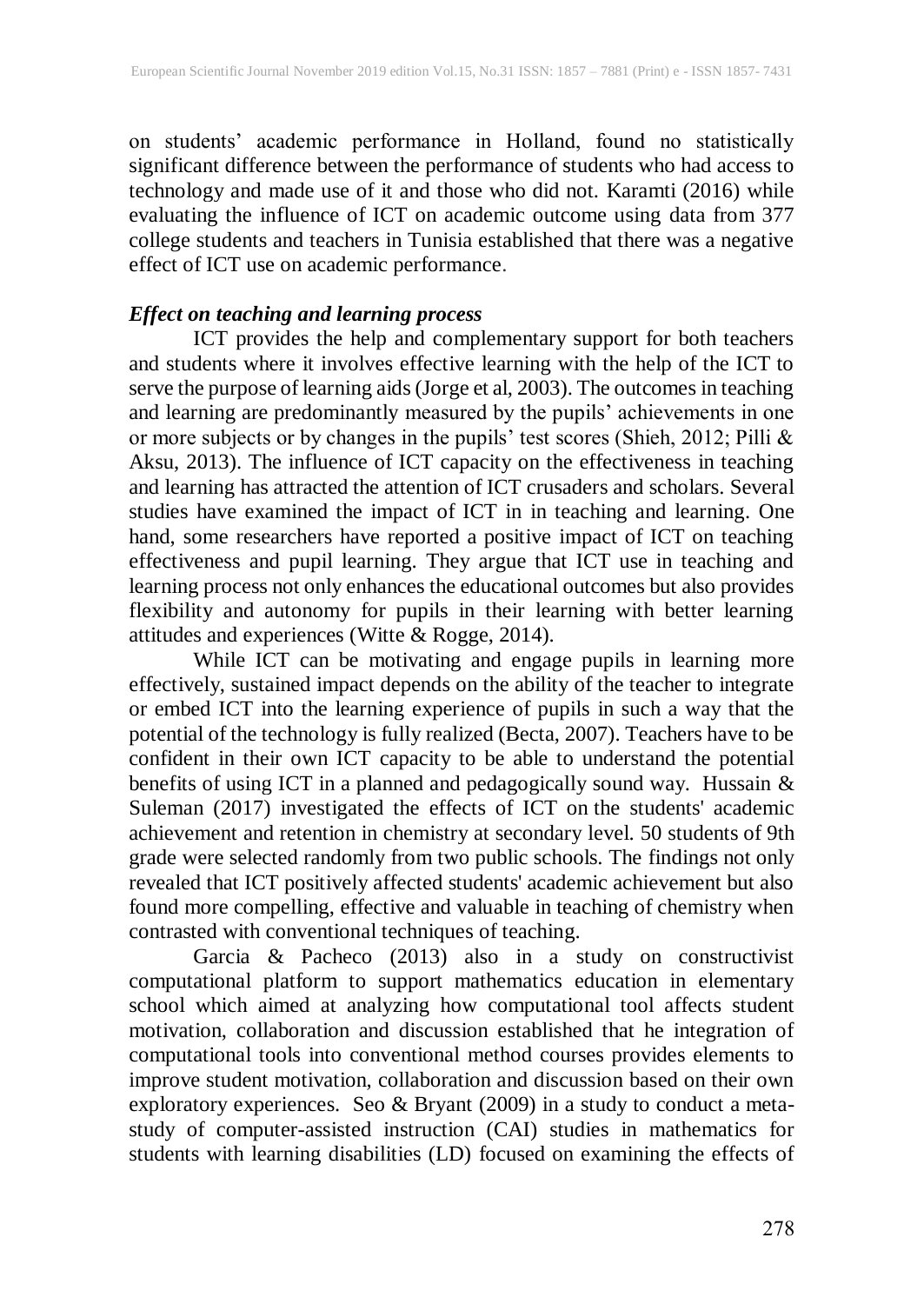CAI on the mathematics performance of students with LD. The study revealed that that those CAI studies did not show conclusive effectiveness with relatively large effect sizes.

Gachinu (2014) in a study to examine the effect of ICT integration on student performance in mathematics in public secondary schools in Embu County in Kenya using experimental research design sampled 218 form four students from ten different schools. The students were grouped into two where one group of 104 students from five different schools were taught using the traditional methods of teaching while the other group of 114 students were taught the same concepts using ICT. The students were then subjected to a standardized assessment test from which the results indicated that students from schools where ICT had been integrated in teaching mathematics, the learners performed much better than similar groupstaught using the traditional methods. Although the study tried to link ICT use and student performance, literature shows that the role of ICT use on student performance is not only difficult to isolate from other determinants of academic performance but it is also argued that academic performance alone does not reflect the overall school performance.

Thomas (2014) in another research to explore the influence of ICT use on student performance in social studies at secondary school level, divided the study into three sections of ninth-grade in rural public high schools for four weeks. A pre-test was done to understand the students' background on using ICT in the classroom. Data was collected through analysis of grades earned on assessments and completion of journal writing by students. A post-test was then completed the students to quantify their ICT acceptance in the classroom. The study revealed that students were reluctant to use ICT in the classroom. The students however accepted the use of cell-phones for communicating with their teachers and were inconsistent with their acceptance of using computers to complete the coursework. The results also showed that some students gained from using ICT while others preferred traditional methods of learning. The study concluded that the use of ICT may improve student achievement, but the benefits of ICT need further research.

On the other hand, there are some disbelievers of influence of ICT improving effectiveness in teaching and learning. They are of contra opinion that the impact of ICT in education may very well be negative with the use of ICT-tools in the classroom being more a distraction to pupils or teachers and/or pupils not having the necessary skills to use computers most effectively in their teaching and learning. For instance, Barrera-Osorio & Linden (2009) studied the effect of computer use in schools in Colombia using experimental design and established that the integration of ICT in schools had no effect on learning outcomes. The researchers attributed the research findings to the ineffective use of the technology in schools which was as a result of resistance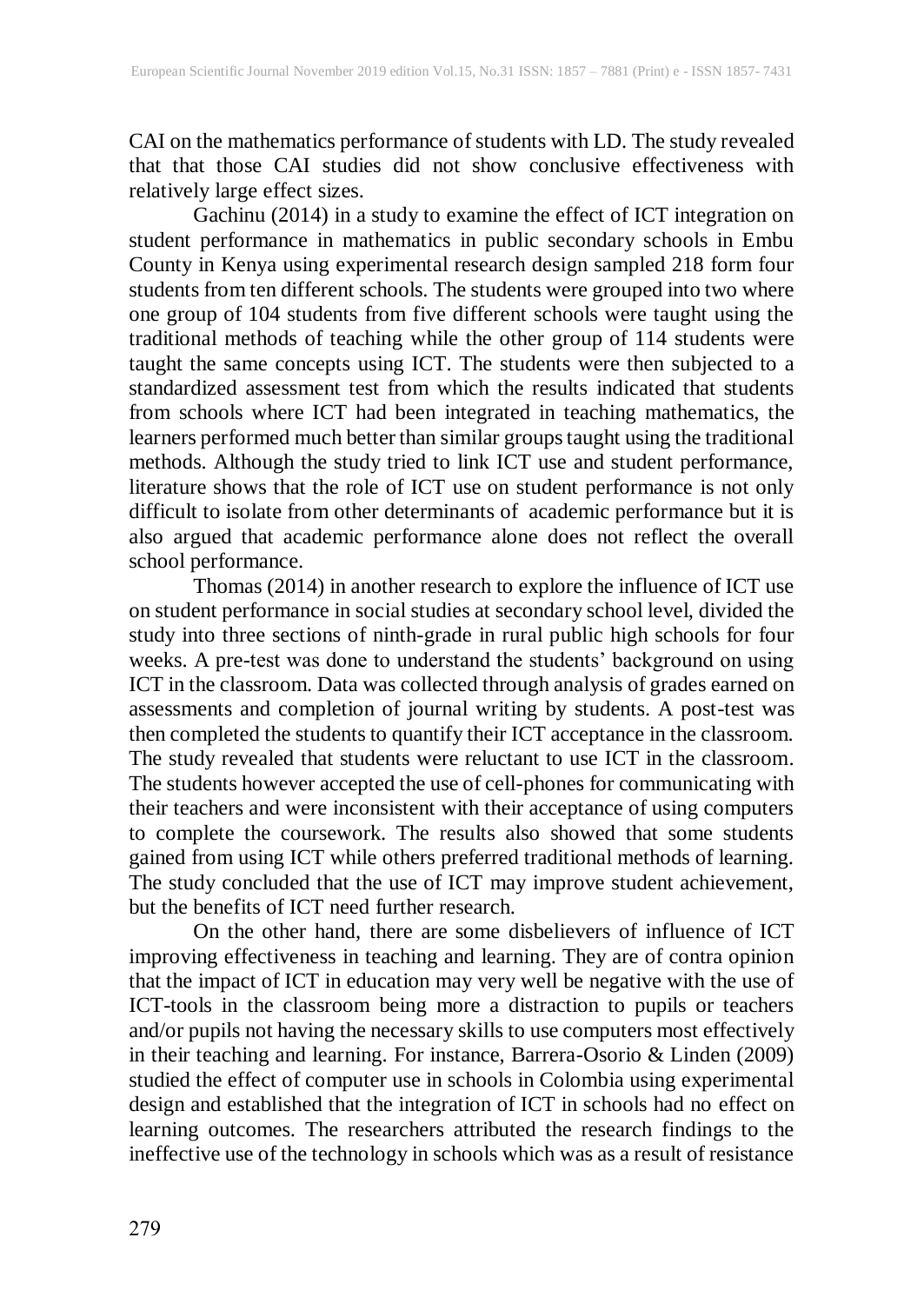to change by the teachers who were reluctant to apply new teaching techniques using ICT in the classroom despite the fact that they had been trained and were being provided with technical support.

#### *Effect on school management*

School administration is a key determinant for the realization of desired outcomes and success in schools and therefore it is viewed as critical by all education stakeholders. As a result most learning institutions have adopted ICT to support the administrative tasks with the aim of improving operational efficiency. According to Ghavifekr, Afshari, Siraj & Seger (2013), ICT plays an important role in enhancing the quality of education. Administration and management applications of ICT are currently popular in schools due to its capabilities in facilitating administration activities from data storage to knowledge management and decision making.

Previous studies show some evidence that the use of ICT in administration allows schools to become better in management functions such as procurement, finance, personnel, transport and other school management areas. Brooks-Young (2006) asserted that the use of ICT in school management can better assist school managers in accomplishing administrative tasks. In a study on the influence of educational innovations on school performance using nonparametric conditional efficiency model to study secondary school efficiency in the Netherlands. The study established that that innovations are positively influenced school efficiency.

Aristovnik (2012) in a study using non-parametric analysis examined the efficiency and effect of ICT use on educational performance at country level from a sample 27 European Union countries and some OECD countries. Non-parametric tests do not rely on any distribution and hence does not need to meet the assumption of normal distribution of data. The study concluded that there was a significant variance on efficiency of ICT use across the countries and despite the assertions on ICT capacity to transform educational systems, there was little effect on educational outcome. In another study, Manduku, Kosgey & Sang (2012) using a survey design investigated adoption and use of ICT in enhancing management of public secondary schools in Kenya. The research findings revealed that school management had not fully realized the full potential of ICT in performing management tasks.

#### *Effect on Educational Processes*

Potential applications of ICT in educational processes reported by studies include preparation of lesson plans, lesson presentations, collection and analysis of pupil test scores, the reporting of the pupils' school outcomes to the parents, the sharing of information among the teaching staff, the development of tests and assignments, and the monitoring of progress in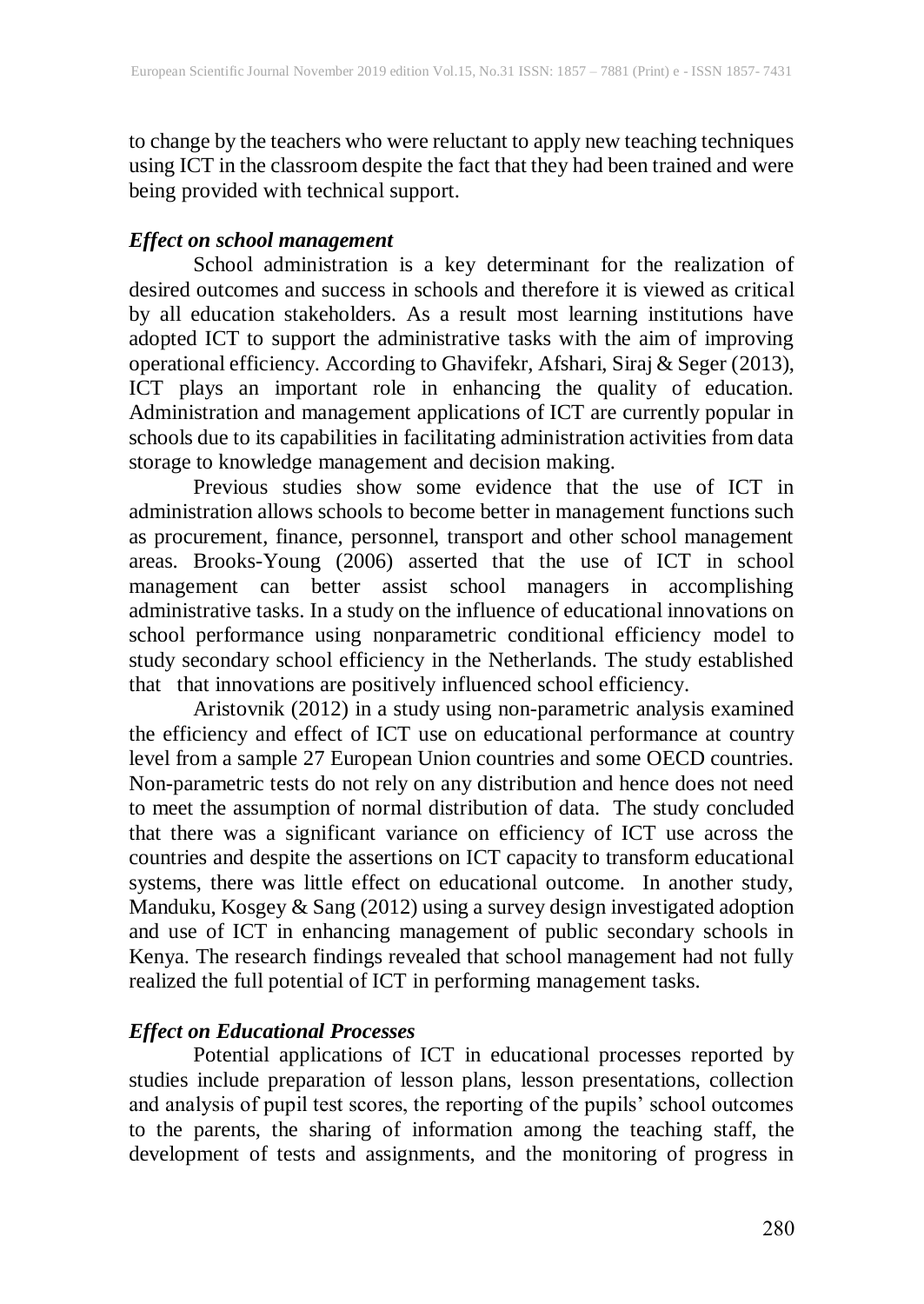pupils' scholastic achievements (Becta, 2007; PriceWaterhouseCooper, 2004). Makewa, Role & Nyamboga (2011) in a study on ICT in secondary school administration in rural southern Kenya noted that ICT can now be used not only in formulation and implementation of schemes of work, but also in coordinating staff for effective teaching and learning processes. Rabah (2015) in a research on benefits and challenges of ICT integration in English schools which concluded that ICT was being used in educational process to improve school management and teachers' lessons. The belief is that ICT has benefited the efficiency and the effectiveness of educational processes in learning institutions.

#### **Discussion and Conclusion**

The reviewed literature brings out the assertions on the role of ICT in enhancing organizational performance of learning institutions however, there is neither a strong and well developed theoretical case nor enough empirical evidence to support the assertions on the benefits of ICT integration in the education sector. A school being a form of organization whose core business involves management, teaching and learning processes, it is clear that the efficiency and effectiveness of these processes form the background for measuring organizational performance of learning institutions. Majority of the studies that tried to measure the effect of ICT use on performance in learning institutions generally concentrated on availability of technology and its effect on learner's attainment.

Secondly, while some studies reported some positive influence of ICTbased instruction on student performance other studies provided diverse outcome and hence no conclusive empirical evidence to support assertions of ICT use to improve performance in learning institutions. Lastly, there is noticeably less research that focused on the direct causal impact of ICT capacity on overall performance of learning institutions. Given the huge investments on capacity building for ICT integration in learning institutions, there is need for accountability and justification for such investments through research on the effect of ICT capacity on organizational capacity of learning institutions.

Research in this area will go a long in broadening the researchers understanding on the role of ICT capacity in the education sector. Governments and policy makers will find the results such studies intriguing as a source of information on the influence of ICT capacity on organisational performance in learning institutions and the necessary strategies that need to be adopted in building the necessary capacity required for successful implementation of ICT projects. ICT practitioners and school administrators need insights and practical implications of capacity building on ICT integration and the importance of human resource ICT capacity, school ICT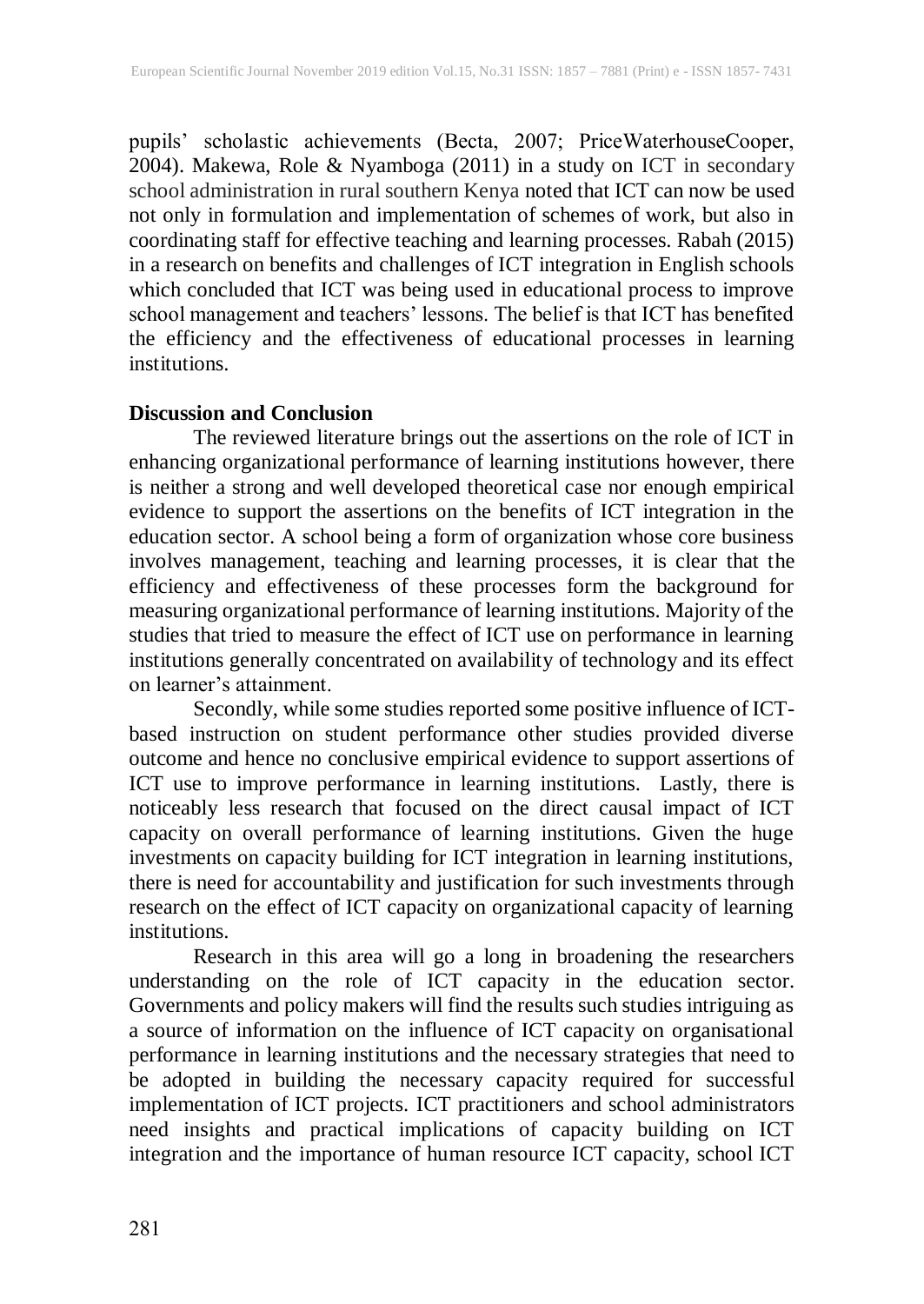infrastructure and institutional ICT environment as drivers of organisational performance in in learning institutions. Research in this area will definitely contribute to the existing theoretical knowledge on ICT capacity and organizational performance of learning institutions.

## **References:**

- 1. Afshari, M., Bakar, K. A., Luan, W. S., Samah, B. A., & Fooi, F. S. (2014). Factors affecting teachers' use of information and communication technology. International Journal of Instruction, 2(1), 77–104.
- 2. Al-Ruz, J. A., & Khasawneh, S. (2011). Jordanian pre-service teachers' and technology integration: A human resource development approach. Journal of Educational Technology & Society, 14(4), 77-87.
- 3. Alam, H. M., Raza, A., & Akram, M. (2011). Financial Performance of Leasing Sector. The Case of China. Interdisciplinary Journal of Contemporary Research in Business, 2 (12), 339-345.
- 4. Alazzam, A. O., Bakar, A. R., Hamzah, R., & Asimiran, S. (2012). Effects of Demographic Characteristics, Educational Background, and Supporting Factors on ICT Readiness of Technical and Vocational Teachers in Malaysia. International Education Studies, 5(6), 229-243.
- 5. Aramide, K. A., Ladipo, S. O., & Adebayo, I. (2015). Demographic variables and ICT access as predictors of Information Communication Technologies' usage among science teachers in federal unity schools in Nigeria. Library Philosophy and Practice, 1.
- 6. Almohaissin, I. (2006). Introducing computers into Saudi Arabia secondary school science teaching: Some problems and possible solutions. Unpublished paper.
- 7. Arinze, F. O. & Okonkwo, E. N. (2012). Information and Communication Technology (ICT)Application in Secondary Schools and Students: Academic Performance in Social Studies. African research review
- 8. Aristizabal, G., Caicedo, M., & Escandón, D. (2009). Information and Communication Technologies as a determinant in school academic performance, Colombia 2006- 2009.
- 9. Aristovnik, A. (2012). The impact of ICT on educational performance and its efficiency inselected EU and OECD countries: a nonparametric analysis, The Turkish Online Journal of Educational Technology,11(3).144-152.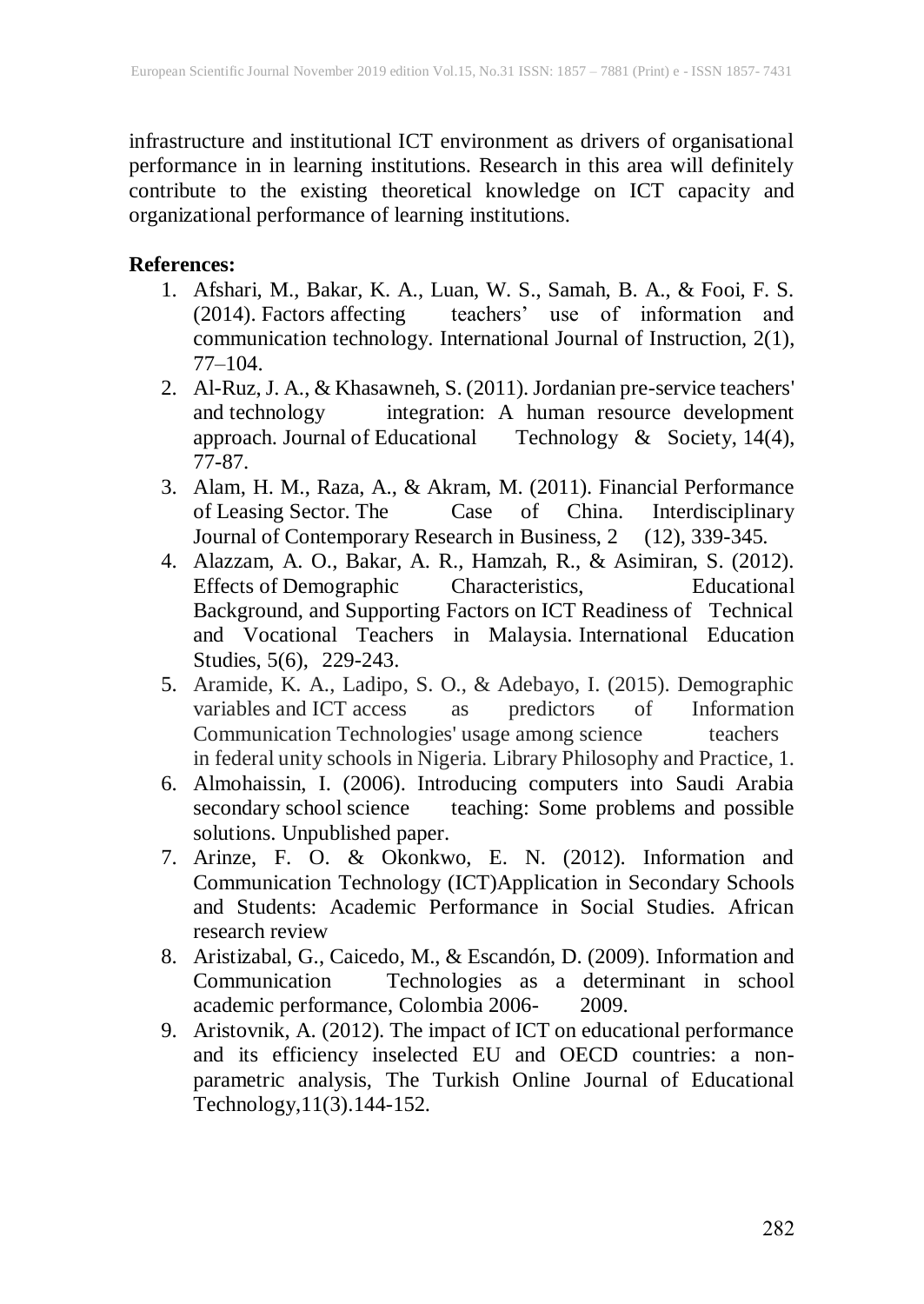- 10. Balanskat, A., Blamire, R., & Kefalla, S. (2007). The impact of ICT on education–a review of existing studies analysing the impact of existing studies analysing the impact of ICT.
- 11. Barrera-Osorio, F., & Linden, L. L. (2009). The use and misuse of computers in education:Evidence from a randomized experiment in Colombia. World Bank Policy Research Working Paper Series, Vol.
- 12. Basri, W. S., Alandejani, J. A., & Almadani, F. M. (2018). ICT Adoption Impact on Students' Academic Performance: Evidence from Saudi Universities. Education Research International, 2018.
- 13. Cristia, J., Ibarrarán, P., Cueto, S., Santiago, A., & Severín, E. (2012). Technology and child development: Evidence from the one laptop per child program.
- 14. De Witte, K., & Rogge, N. (2014). Does ICT matter for effectiveness<br>and efficiency in mathematics education? Computers & and efficiency in mathematics education? Computers & Education, 75, 173-184
- 15. Ertmer, P. A. (2005). Teacher pedagogical beliefs: The final frontier in our quest for technology integration? Educational technology research and development, 53(4), 25-39.
- 16. Ferraro, S. (2018). Is information and communication technology satisfying educational needs at school? Computers & Education, 122, 194-204.
- 17. Fu, J. (2013). ICT in education: A critical literature review and its Journal of Education and Development using Information and Communication Technology, 9(1), 112-125.
- 18. Fuchs & Woessman (2014). Computers and student learning: bivariate and multivariate evidence on the availability and use of computers at home and at school, CESIFO working paper no. 1321
- 19. Gachinu, J. T. (2014). Influence of ICT integration on performance in mathematics in public secondary schools in Embu north district of Kenya (Doctoral dissertation, UNIVERSITY OF NAIROBI).
- 20. Gakuu,C.M. & Kidombo, H.J. (2010). Pedagogical Integration of ICTs in Selected Kenyan Secondary Schools: Application of Bennett's Hierarchy. Journal of Continuing and Distance Education, Vol. 1.
- 21. Garcia, I., & Pacheco, C. (2013). A constructivist computational platform to support mathematics education in elementary school. Computers & Education, 66, 25-39.
- 22. Ghavifekr, S., Afshari, M., Siraj, S., & Seger, K. (2013). ICT application for administration and management: A conceptual review. Procedia-Social and Behavioral Sciences, 103, 1344- 1351.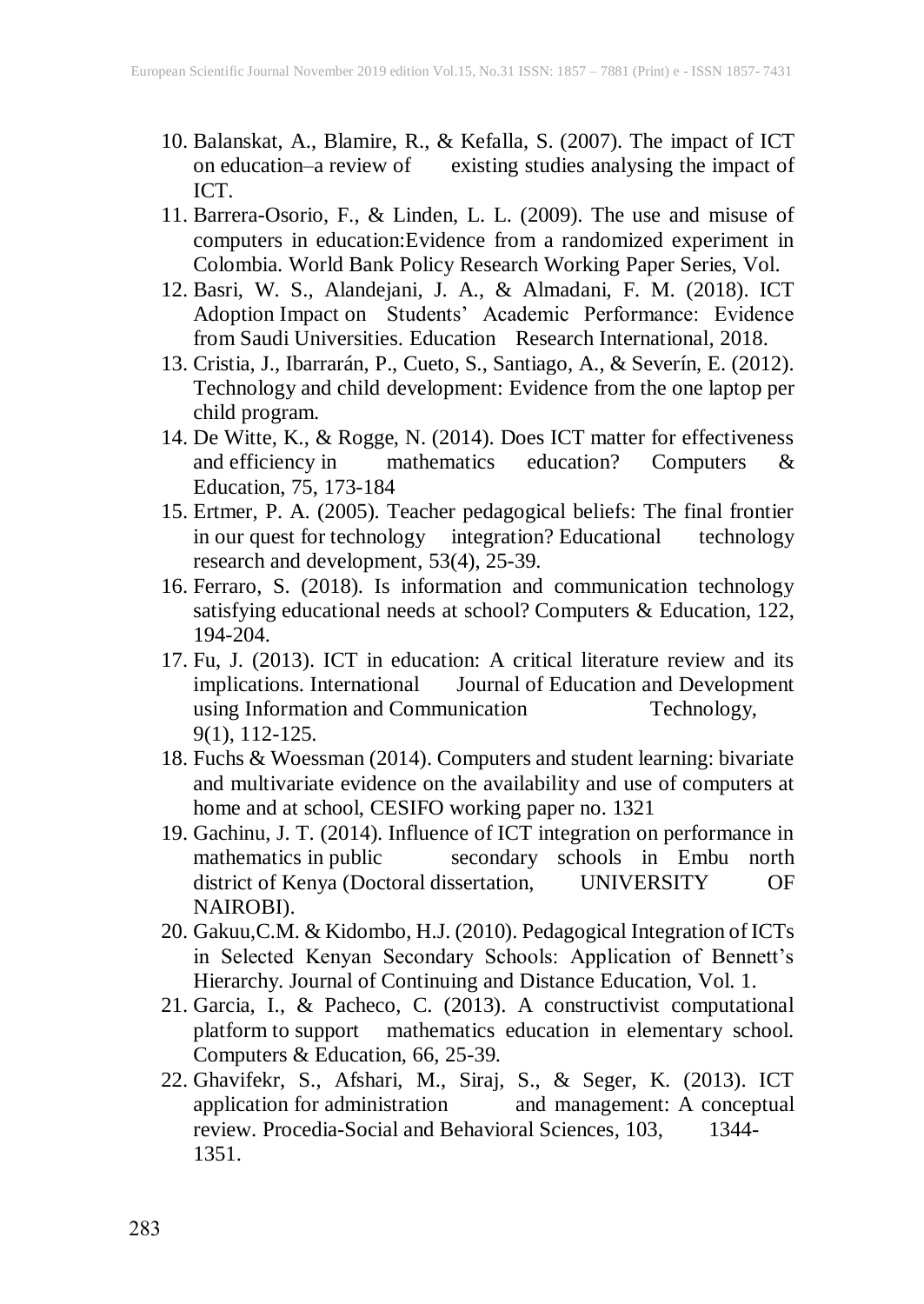- 23. Goolsbee, A., & Guryan, J. (2006). The impact of Internet subsidies in public schools. The Review of Economics and Statistics, 88(2), 336-347.
- 24. Hennessy S., Ruthven K. & Brindley S. (2005) Teacher perspectives on integrating ICT into subject teaching: commit-ment, constraints, caution, and change. Journal of Curriculum Studies 37, 155–192
- 25. Heo, H., & Kang, M. (2010). Impacts of ICT use on school learning outcome. Assessing the effects of ICT in education, 189. 26. Hew, K. F., & Brush, T. (2007). Integrating technology into K-12
- teaching and learning: Current knowledge gaps and recommendations for future research. Educational Technology Research and Development, 55(3), 223-252.
- 27. Higgins, S. & Moseley, D. (2011). Teachers' thinking about information and communications technology and learning: Beliefs and outcomes. Teacher Development, 5(2), 191-210.
- 28. Jamal, W., & Saif, M. I. (2011). Impact of human capital management on organizational performance. European Journal of Economics, Finance and Administrative Sciences, 5(34), 13309-13315.
- 29. Jorge, C. M. H., Gutiérrez, E. R., García, E.G., Jorge M. C. A., & Díaz, M. B. (2003). Use of the ICTs and the perception of e-learning among university students: A differential perspective according to gender and degree year group. Interactive Educational Multimedia, 7, 13-28
- 30. Karamti, C. (2016). Measuring the Impact of ICTs on academic performance: Evidence from higher education in Tunisia. Journal of Research on Technology in Education, 48(4), 322-337.
- 31. Kidombo, Gakuo & Kindachu. (2011). Closing the Chasm: Are the Secondary School Teachers in Kenya Using ICT Effectively to Deliver Curriculum Content? University of Nairobi School of Continuing and Distance Education
- 32. Kay, R. (2006). Addressing gender differences in computer ability, attitudes and use: The laptop effect. Journal of Educational Computing Research, 34(2), 187-211.
- 33. Keengwe, J., Onchwari, G., & Wachira, P. (2008). Computer technology integration and student learning: Barriers and promise. Journal of Science Education and Technology, 17(6), 560- 565.
- 34. Khan, M. S. H., Hasan, M., & Clement, C. K. (2012). Barriers to the introduction of ICT into education in developing countries: The education in developing countries: The example of Bangladesh. International Journal of Instruction, 5(2).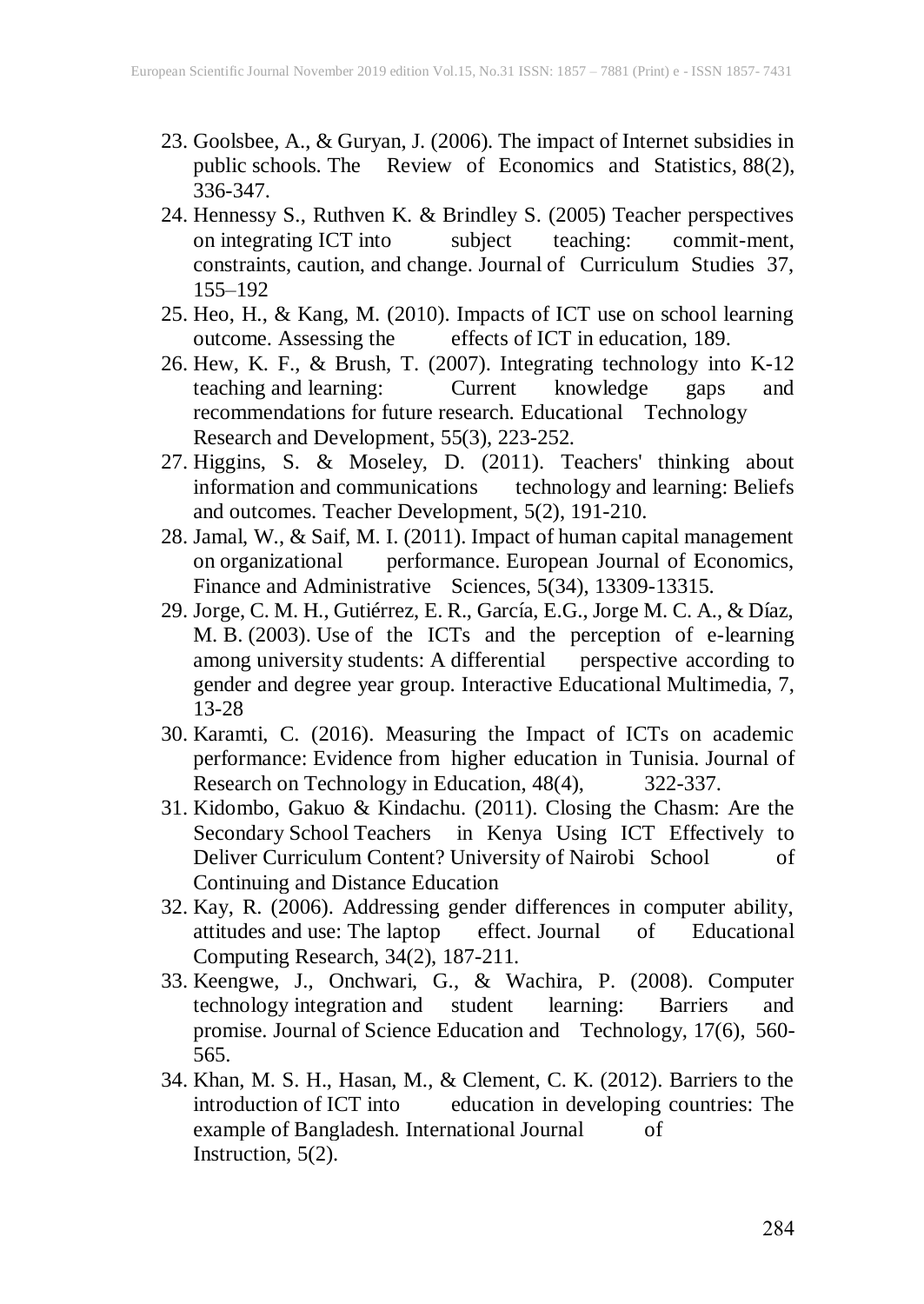- 35. Khandekar, A., & Sharma, A. (2005). Managing human resource competitive advantage: An empirical<br>organisations. Education+ analysis from Indian global Training, 47(8/9), 628-639.
- 36. Kiptalam, G. K and Rodrigues, A. J. (2012). Accessibility and Utilization of ICTs among Secondary School Teachers in Kenya, University of Nairobi, Kenya.
- 37. Kirkland, K., & Sutch, D. (2009). Overcoming the barriers to educational innovation: A literature review. Futurelab
- 38. Korte, W. B., & Hüsing, T. (2006). Benchmarking access and use of ICT in European schools 2006: Results from Head Teacher and A Classroom Teacher Surveys in 27 European countries. empirica, 1, 0.
- 39. Krug, D., & Arntzen, J. (2010). Ecologies of learning: Efficacious learning and ICT pedagogical and technological adaptability. In Cases on interactive technology environments and transnational collaboration: Concerns and perspectives (pp. 74- 93). IGI Global.
- 40. Law, N., Pelgrum, W. J., & Plomp, T. (Eds.). (2008). Pedagogy and ICT use in schools around the world: Findings from the IEA SITES 2006 study (Vol. 23). Springer Science & Business Media.
- 41. Livingstone, S. (2012). Critical reflections on the benefits of ICT in education. Oxford review of Education, 38(1), 9-24.
- 42. Lumumba P. (2007). A survey of challenges facing e-learning at Public Secondary Schools: A case study of the NEPAD pilot project in Schools in Kenya. Unpublished M.ED project of the Catholic University of East Africa
- 43. Mahdani, I., Mohamed, S., Ali K. & Ismael, A. (2012). The Relationship between Strategy Implementation and Performance of Manufacturing Firms in Indonesia: The Role of Formality Structure as a Moderator. World Applied Sciences Journal 20 (7), 201.
- 44. Mahdi, H. S., & Al-Dera, A. S. A. (2013). The Impact of Teachers' Age, Gender and Experience on the Use of Information and Communication Technology in EFL Teaching. English Language Teaching, 6(6), 57-67.
- 45. Makewa, L., Meremo, J., Role, E., & Role, J. (2013). ICT in secondary school administration in rural southern Kenya: An educator's eye on its importance and use. International Journal of Education and Development Using ICT, 9(2).
- 46. Makhanu & Kamper (2012). The relationship between principals' accessto information and communication technology (ICT) and school performance in Kenya. Herald
- 47. Manduku, J, Kosgey, A. & Sang, H. (2012) Adoption and use of ICT in enhancing management of public secondary schools: A survey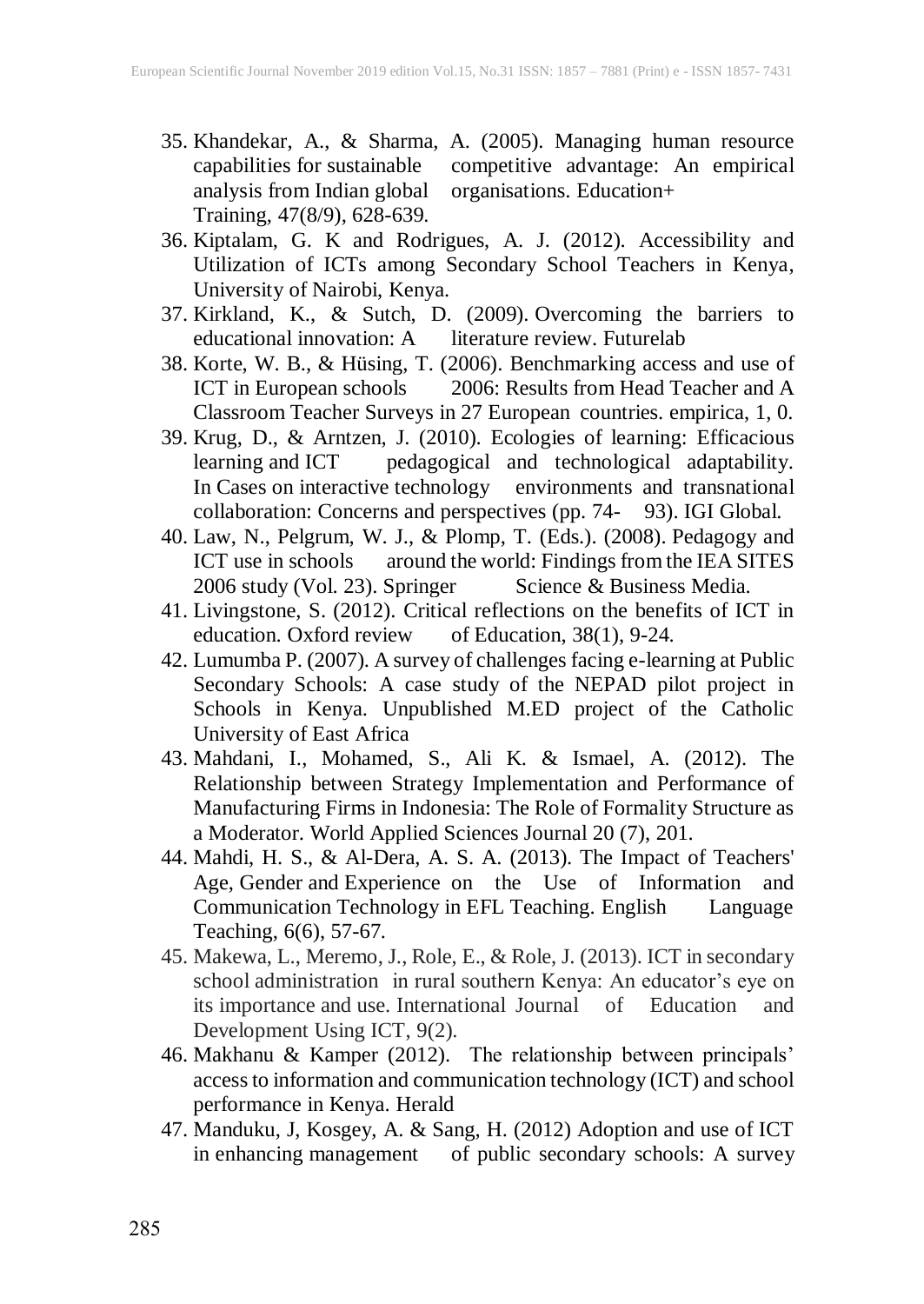of Kesses zone secondary schools in Wareng District of Wasin Gishu County, Kenya

- 48. Maslowski R. (2011). School Culture and School Performance. Published thesis, Twente University Press.
- 49. Mboroki, D.G., Mulwa D.A., Kyalo, D.D & Bowa D.O. (2012). The Influence of Human Resource Capacity on Readiness to Adopt e-Learning in Secondary Schools in Kitui District, Kenya. DBA African Managment Review. (2):45-57.
- 50. Molenda, M. & Pershing, J.A. (2008). Improving Performance. Educational Technology. A. Januszewski, & M. Molenda (Eds.), USA: Taylor & Francis, 49-80.
- 51. Muñoz, R. and Ortega, J. (2014). Do broadband and ICTs have a positive impact on school performance? Evidence for Chile. The economic quarter, 82 (325), 53-87.
- 52. Mutisya, A. M., & Mwania, J. M. (2017). The Extent of ICT Integration in the Management of Public Secondary Schools in Kitui County, Kenya.
- 53. Mwawasi, F.M. (2014). Technology Leadership and ICT Use: Strategies for Capacity Building for ICT integration. Journal of learning for development VOL. 1, No. 2
- 54. Neely, A.D. (2015). The evolution of performance measurement research: developments in the last decade and a research agenda for the next. International Journal of Operations and Production Management, 25(12), 1264–77.
- 55. Newhouse, C. P. (2013). ICT in the Australian curriculum. In Proceedings of the 21<sup>st</sup> International Conference on Computers in Education (pp. 914-919). Bali, Indonesia. Uhamka Press
- 56. Ng, W. K., Miao, F., & Lee, M. (2009). Capacity-building for ICT integration in education. Digital Review of Asia Pacific 2009–2010
- 57. Ngeera F. G., Kibaara T. & Gichohi, P. M. (2018). Influence of Utilization of Information Communication and Technologies on Quality of Distance Teaching and Learning in Kenyan universities. International Journal of Innovation and Research in Educational Sciences Volume 5, Issue 3, ISSN (Online): 2349–5219
- 58. OECD (2009), Assessing the effects of ICT in Education. Joint research centre, European Commission
- 59. Ogembo, J. O., Ayot, H. O., & Ondigi, S. R. (2015). Teachers' willingness to integrate ict tools in classroom teaching among primary school teachers in Msambweni Subcounty Kwale County, Kenya.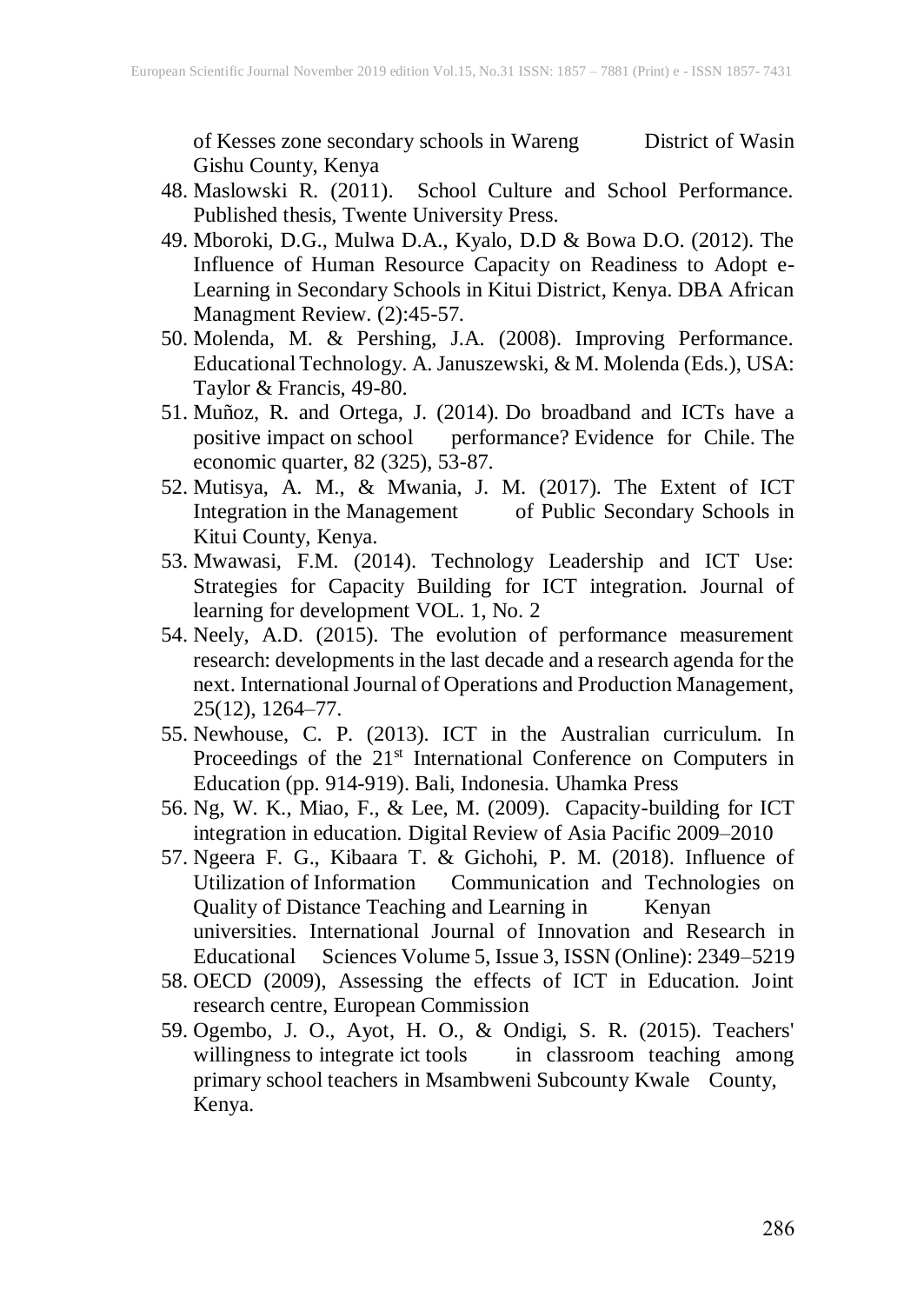- 60. Okorieocha, C. N. (2016). Effects of Information and Communications Technology (ICT) on Students' Achievement and Interest in Basic Electricity (Doctoral dissertation).
- 61. Olatokun, W. M. (2009). Analysing socio-demographic differences in in Nigeria using the capability approach. Issues in Informing Science & Information Technology, 6.
- 62. Omariba, A., Ondigi, S. R., & Ayot, H. O. (2016). Challenges Facing Teachers in Integrating Educational Technology into Kiswahili Teaching. A Case of Selected Secondary Schools in Kisii County, Kenya. International Journal for Innovation Education and Research, 4(12), 23-39.
- 63. Omwenga, E., Nyabero, C., & Okioma, L. (2015). Assessing the Influence of the PTTC Principal's Competency in ICT on the Teachers' Integration of ICT in Teaching Science in PTTCs in Nyanza Region, Kenya. Journal of Education and Practice, 6(35), 142- 148.
- 64. Peralta, H., & Costata, F. A. (2007). Teachers' competence and confidence regarding the use of ICT. Sísifo-Educational Sciences Journal, 75-84.
- 65. Pilli, O. & Aksu, M. (2013). The effects of computer-assisted instruction on the achievement, attitudes and retention of fourth grade mathematics students in North Cyprus. Computers & Education, 62, 62-71.
- 66. Prestridge, S. (2007). Engaging with the transforming possibilities of ICT. Australian Educational Computing, 22(2), 3‐9.
- 67. Rabah, J. (2015). Benefits and challenges of information and communication technologies (ICT) integration in Québec English schools. The Turkish Online Journal of Educational Technology (TOJET), 14(2), 24-31.
- 68. Rudd P. (2001) School improvement through information and communications technology:limitations and possibilities. Teacher Development, 5:2, 211-223
- 69. Sang, G., Valcke, M., van Braak, J., Tondeur, J., & Zhu, C. (2011). Predicting ICT integration into classroom teaching in Chinese primary schools: exploring the complex interplay of teacher-related variables. Journal of Computer Assisted Learning, 27(2), 160-172
- 70. Saunders M., Lewis P. & Thonhill A. (2007).Research methods for business students. 3<sup>rd</sup>edition, Great Britain, prentice hall.
- 71. Schulz-Zander, R., & Eickelmann, B. (2009). Teacher Collaboration Concerning ICT-Use and its Essential Conditions. In Proceedings 9th WCCE. IFIP World Conference on Computers in Education. Bento Goncalves, Brazil (Vol. 27, No. 31.07, p. 2009).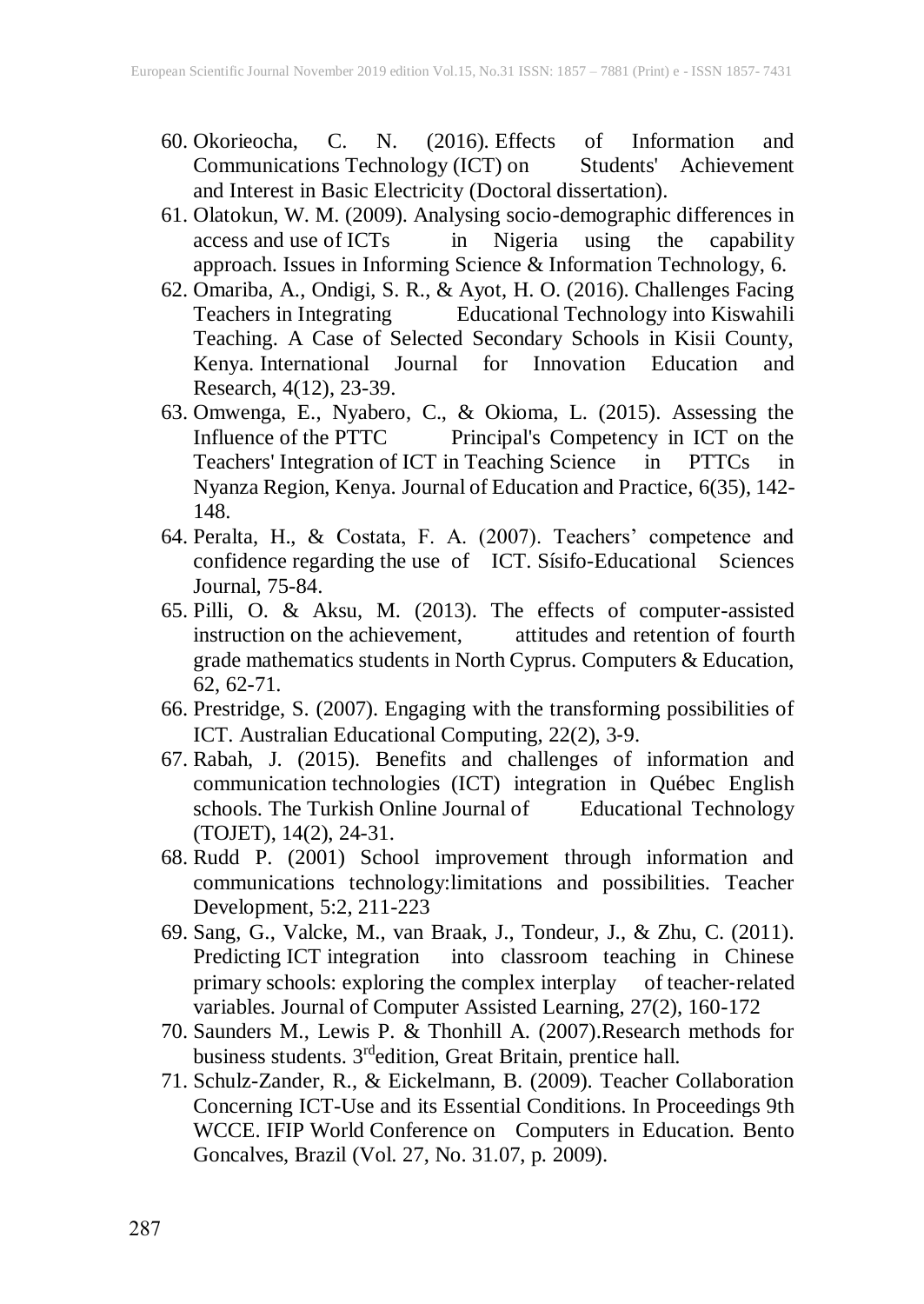- 72. Sekaran,U.& Bougie, R. (2009). Research Method for Business: A Skill Building Approach.John Wiley and Sons (2009).
- 73. Senteni, A. (2006). Information and communications technology integration and developmental intervention: Enabling knowledge creation and capacity building in developing countries' organizations. Educational Technology Research and Development, 54(3), 300-311.
- 74. Shaheen, A., Naqvi, S. M. H., & Khan, M. A. (2013). Employees training and organizational performance: Mediation by employees' performance. Interdisciplinary journal of contemporary research in business, 5(4), 490-503.
- 75. Shahreki, J., & Nakanishi, H. (2016). The Relationship between Task Technology Fit and Individual Performance: Case Study in Hotel Industry in Malaysia. Journal of Soft Computing and Decision Support Systems, 3(6), 1-15.
- 76. Shapka, J. D., & Ferrari, M. (2003). Computer-related attitudes and actions of teacher candidates. Computers in Human Behaviour, 19, 319-334.
- 77. Shea, P. & Bidjerano, T. (2014). Does online learning impede degree completion? A national study of community college students. Computers & Education, 75, 103-111.
- 78. Sherry, L., & Gibson, D. (2002). The path to teacher leadership in educational technology. Contemporary issues in technology and teacher education, 2(2), 178-203.
- 79. Shieh, R.S. (2012). The impact of Technology-Enabled Active Learning (TEAL) implementation on student learning and teachers' teaching in a high school context. Computers & Education, 59, 206- 214.
- 80. Siocha, O. N., Onderi, H., & Mwebi, B. (2017). Quality implications of learning infrastructure on performance in secondary education: a small scale study of a county in Kenya.
- 81. Sprietsma, M. (2012). Computers as pedagogical tools in Brazil: a pseudo-panel analysis. Education Economics 20 (1), 19-32.
- 82. Steele, J. (2011). The Drop-off/ Pick –up method for Household Survey Research. Journal of the Community Development Society, 32(2), 432-488.
- 83. Stoica, O., Mehdian, S., & Sargu, A. (2015). The impact of internet banking on the performance of Romanian banks: DEA and PCA approach. Procedia Economics and Finance, 20, 610-622.
- 84. Tang, W., Cui, Y., & Babenko, O. (2014). Internal consistency: Do we really know what it is and how to assess it. J Psychol Behav Sci, 2(2), 205-220.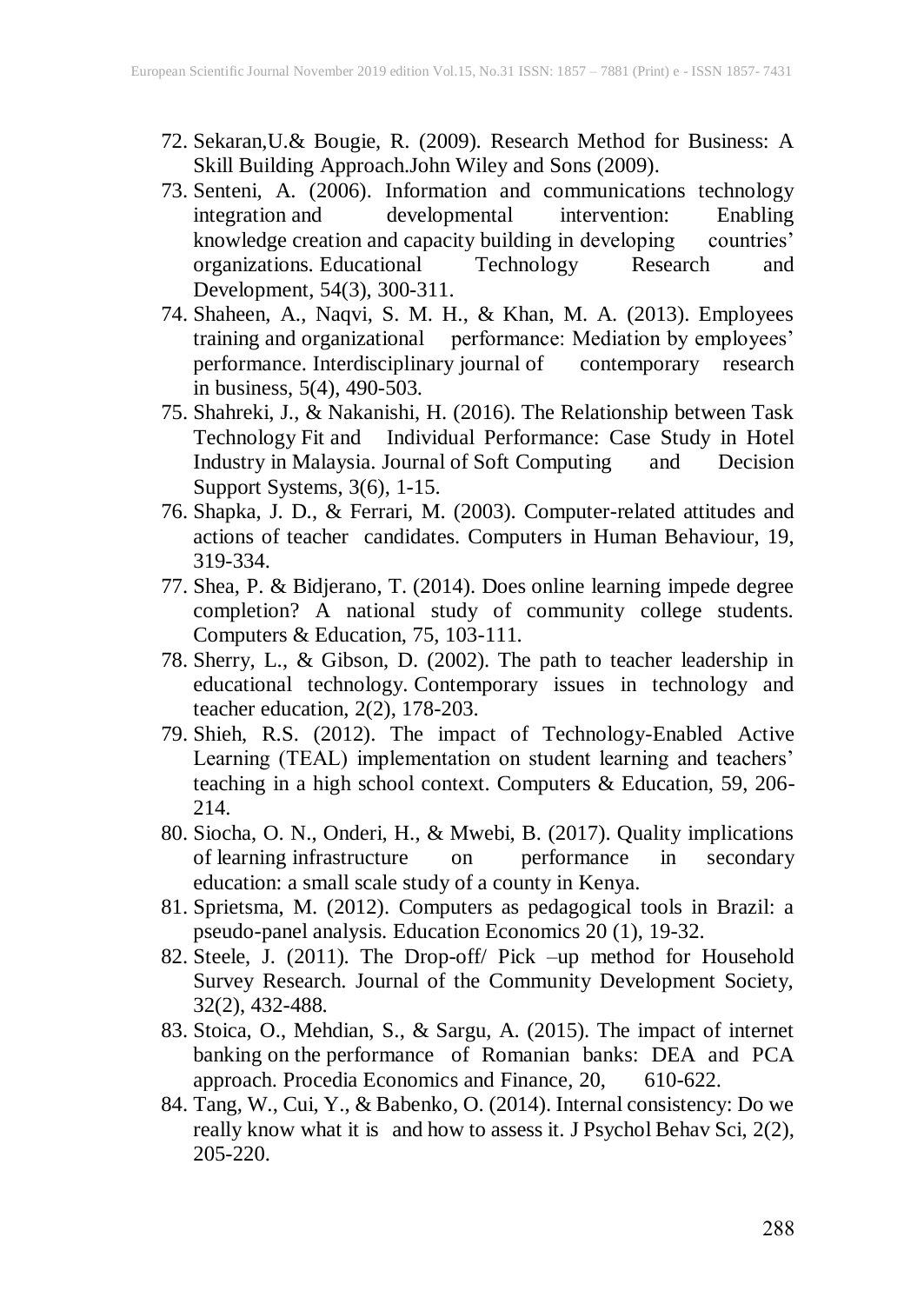- 85. Tarus, J. K., Gichoya, D., & Muumbo, A. (2015). Challenges of implementing e-learning in Kenya: A case of Kenyan public universities. The International Review of Research in Open and Distributed Learning, 16(1).
- 86. Teddlie, C., & Tashakkori, A. (2009). Foundations of mixed methods research: Integrating quantitative and qualitative approaches in the social and behavioral sciences. Los Angeles, CA: Sage Publications.
- 87. Tella, A. (2007). The impact of motivation on student's academic achievement and learning outcomes in mathematics among secondary school students in Nigeria. Eurasia Journal of Mathematics, Science & Technology Education, 3(2), 149-156.
- 88. Tezci, E. (2011). Factors that influence pre-service teachers' ICT usage in education. European Journal of Teacher Education, 34(4), 483-499.
- 89. Thomas J. (2014).The Effects of Information and Communication Technology on Student Achievement. Masters of Arts in Education Action Research Papers.
- 90. Tondeur, J., Krug, D., Bill, M., Smulders, M., & Zhu, C. (2015). Integrating ICT in Kenyan secondary schools: an exploratory case study of a professional development programme. Technology, Pedagogy and Education, 24(5), 565-584.
- 91. Tondeur, J., Van Keer, H., Van Braak, J., & Valcke, M. (2008). ICT integration in the classroom: Challenging the potential of a school<br>policy. Computers & education,  $51(1)$ ,  $212-223$ . policy. Computers & education, 51(1), 212-223.
- 92. UNDP. (2011). Promoting ICT for human development programme. A Pionnering Regional Human Development Report in Asia.
- 93. Vanderlinde, R., & van Braak, J. (2010). The e-capacity of primary schools: Development of a conceptual model and scale construction from a school improvement perspective. Computers & Education, 55(2), 541-553.
- 94. Wambiri, G. N., & Ndani, M. N. (2016). Kenya primary school teachers' preparation in ICT teaching: Teacher beliefs, attitudes, selfefficacy, computer competence, and age. African Journal of Teacher Education,  $5(1)$ .
- 95. Wanjala, A. S. (2015). Teachers'perceptions on the use of information communication technology in the administration of public<br>secondary schools in kimilili district, bungoma county, kenya. secondary schools in kimilili district,
- 96. Wittwer Jorg & Martin Senkbeil (2008). "Is students' computer use at game related to their mathematical performance at school? Computers & Education, vol. 50, no. 4, pp. 1558- 1571
- 97. Wong, A. B., Bakar, A. R., Mohamed, S., & Hamzah, R. (2014, March). ICT Integration in the Classroom: In What Ways? In Society